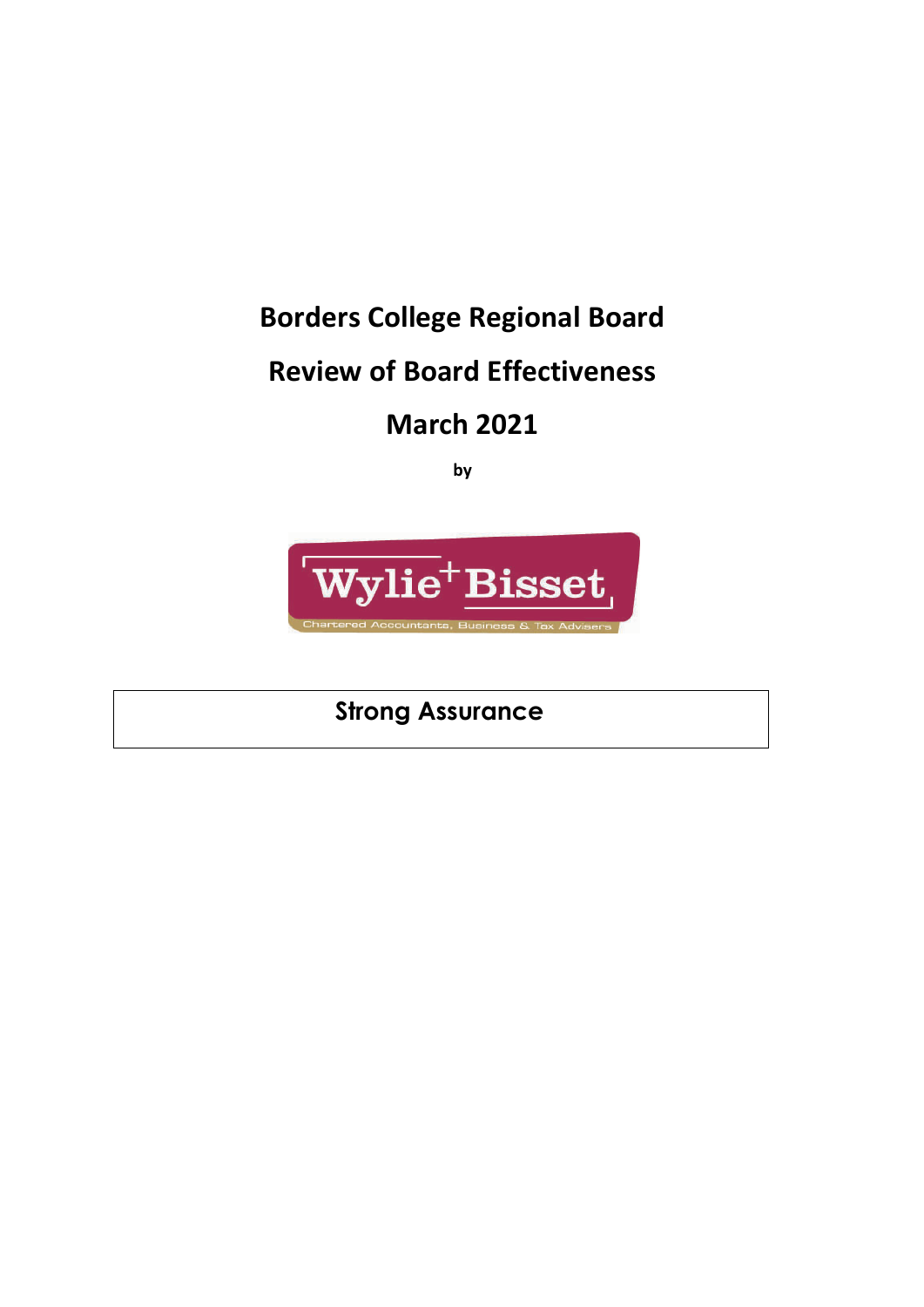

#### **Contents**

| <b>Section</b> | <b>Description</b>                               | Page |
|----------------|--------------------------------------------------|------|
|                | Introduction                                     | 3    |
| $\mathcal{P}$  | Scope                                            | 4    |
| 3              | Good Practice Identified                         | 5    |
| 4              | <b>Overall Conclusion</b>                        |      |
| 5              | Findings                                         | 8    |
| 6              | Recommendations, Client Comments and Action Plan | 15   |
| 7              | Annexes                                          | 19   |
|                | Interviewees & Contributors<br>i)                |      |
|                | Regional Board Agenda 3rd December 2020<br>ii)   |      |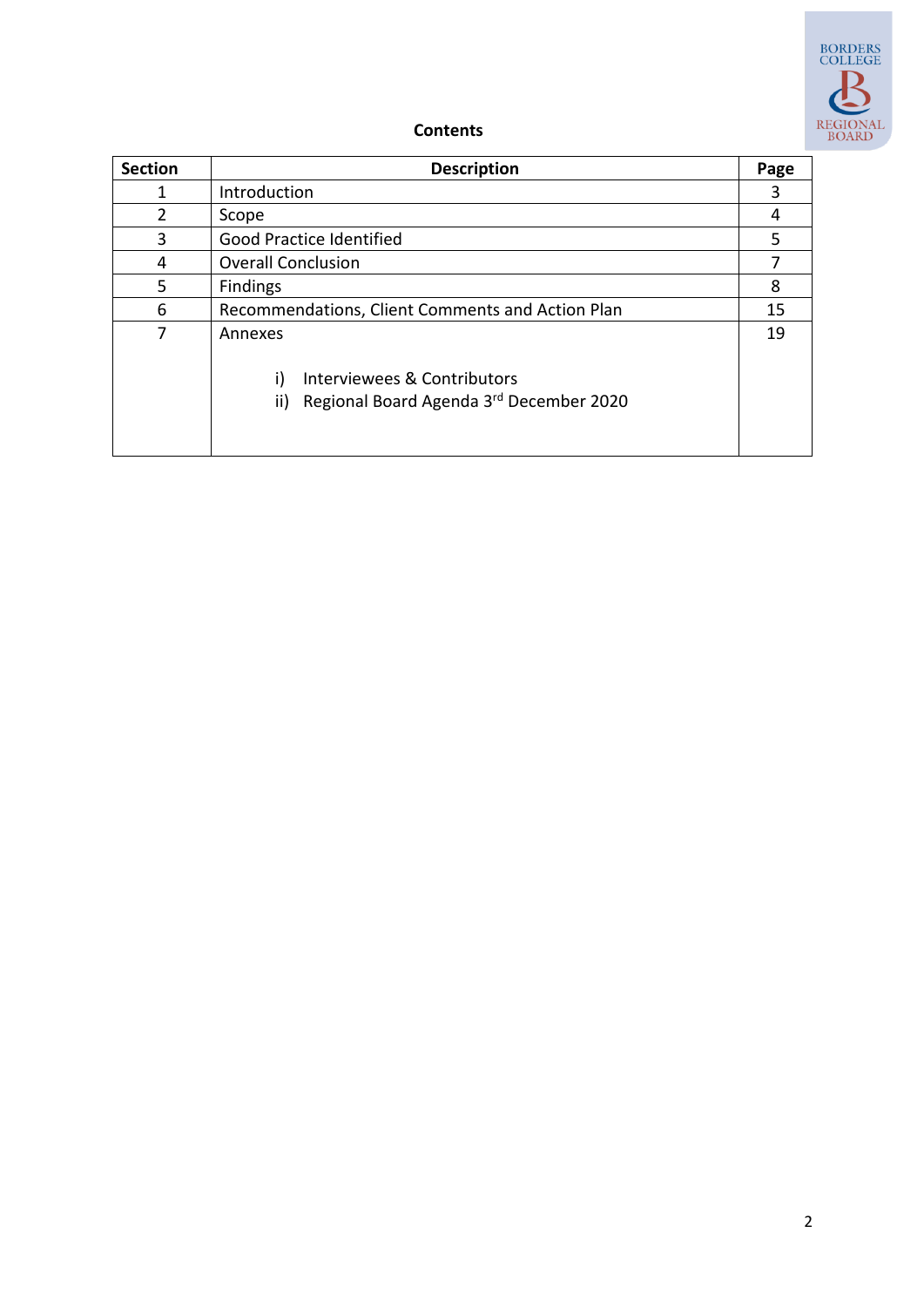

## **Section 1 Introduction**

The review of Regional Board Effectiveness was commissioned by the Borders College Regional Board in November 2020 to ensure compliance with the Governance requirements set out by the *Scottish Funding Council* and underpinned by good Governance Guidance produced by *Colleges Scotland* for Colleges operating in the Scottish Further Education sector. The review was independently carried out by Wylie & Bisset LLP during December 2020- March 2021.

#### **The scope of the review is outlined below.**

In broad terms the review set out to cover:

- (1) That the Regional Board are compliant with the Code of Good Governance;
- (2) The progress the Regional Board are making in relation to self-evaluation; and
- (3) What levels of participation there are by the Regional Board Members in this process and in the strategic decisions taken by the College.

Wylie & Bisset LLP's role was to make an independent assessment of the arrangement and to provide an opinion to the Regional Board on these matters.

## **Our findings, recommendations and suggested action plans are set out in Sections 3, 5 and 6 below.**

To reach these findings, we undertook a series of interviews both on a one to one, and group basis. In addition, we reviewed all Regional Board and Committee papers of Academic Year (AY) 2018/19, 2019/20 and the first half of 2020/21 including Regional Board papers for the meeting on 3rd December 2020. We also attended the Regional Board meeting via Microsoft Teams (due to COVID 19 restrictions) on 3rd December 2020.

#### **Section 7 includes relevant Annexes to support our findings as follows:**

- i) A full list of all the Regional Board and Staff members interviewed during this process; and
- ii) A copy of the Regional Board Agenda from  $3<sup>rd</sup>$  December 2020.

Wylie & Bisset LLP would like to take this opportunity to thank all the Regional Board Members and Staff involved in this review for their time, energy and commitment to help us conclude our review, and for the positive and open way in which they all engaged in this process.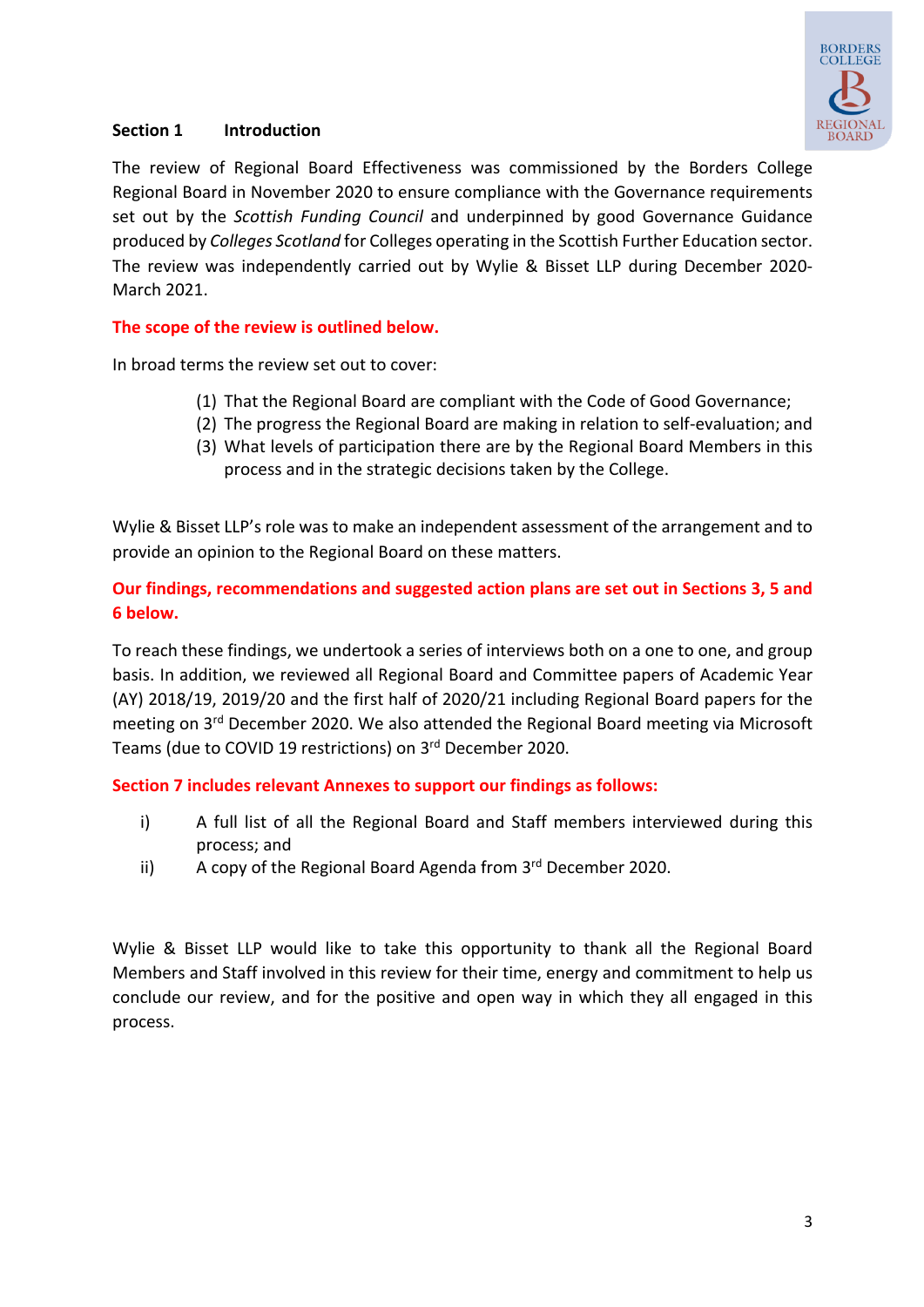

## **Section 2 Scope**

In agreement with the Chair of the Regional Board and the Regional Board Secretary on behalf of the Regional Board, the Scope for the Review is set out below. Our report considered each element in turn and provides observations, recommendations and actions based on our findings.

## **Scope of review**

Our objectives for this review were to ensure:

- $\triangleright$  The Regional Board assesses its effectiveness and has a robust self-evaluation process in place.
- $\triangleright$  The effectiveness review covers the five sections of the Code of Good Governance.
- $\triangleright$  The Regional Board sends its self-evaluation and Regional Board development plan to the funding body.
- $\triangleright$  There is sufficient input by Regional Board Members into the self-evaluation process.
- $\triangleright$  Any actions arising from the self-evaluation are being actioned.

## **Approach**

Our approach to the review was:

- $\triangleright$  To review Regional Board and Committee remits, minutes, agendas and papers.
- $\triangleright$  To determine whether corporate documents are aligned with corporate objectives.
- $\triangleright$  To review risk registers in place.
- $\triangleright$  To interview Regional Board Members and staff based on the pro-forma/questionnaire by Colleges Scotland.
- $\triangleright$  To review the structure of the Regional Board and Regional Board Member development plans, appraisals, skills mix and induction arrangements.
- $\triangleright$  To examine recent surveys undertaken which include Regional Board responses.
- $\triangleright$  To review any audit reports on governance.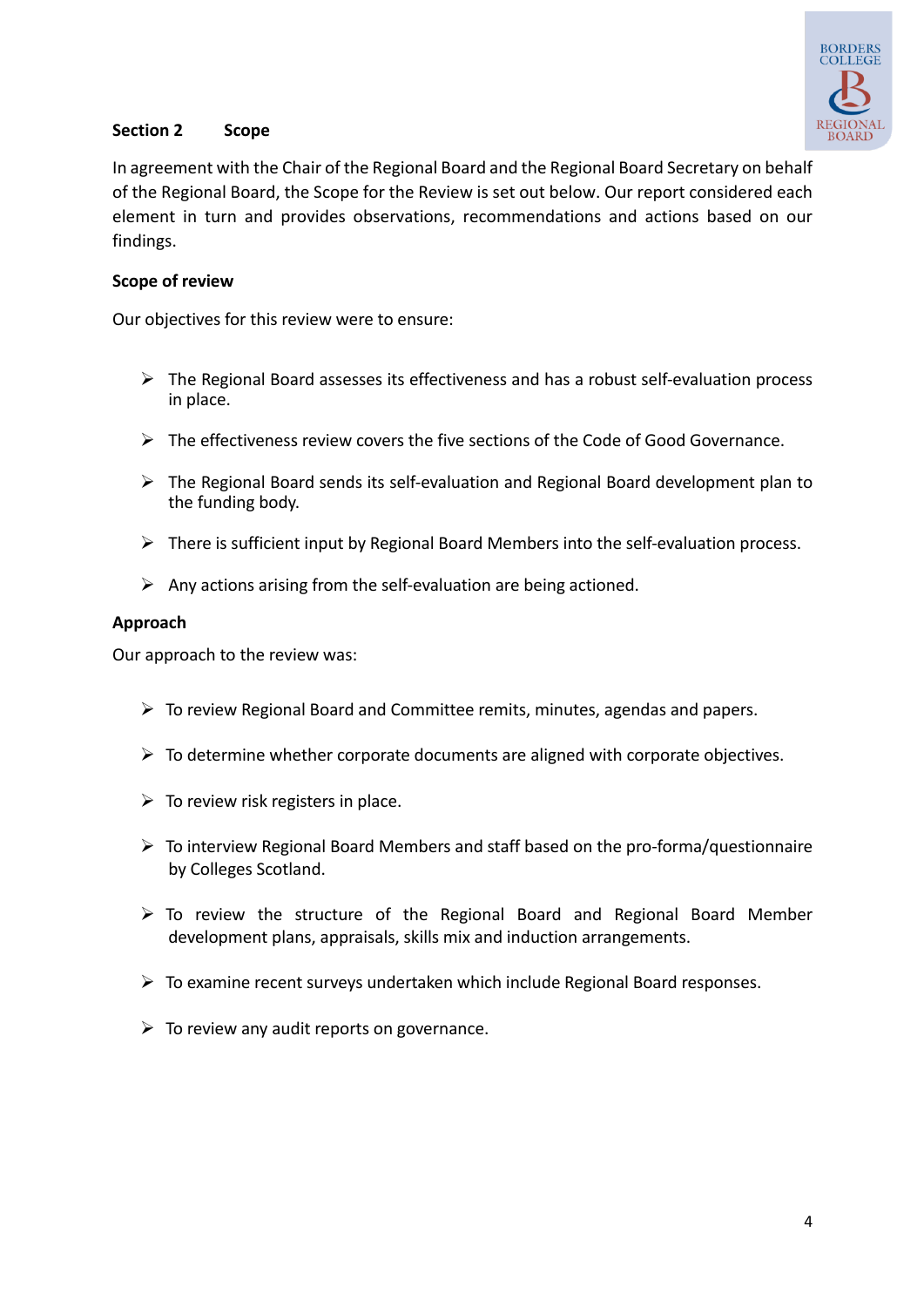

## **Section 3 Good Practice Identified**

Outlined in this section are the areas of good practice we identified at the College whilst undertaking our review of Governance Effectiveness.

## *Good Practice 1*

During the Regional Board meeting on 3rd December 2020, the College held discussions on two areas of controversy and disagreement within the Board. One was to do with the removal of a risk from the Risk Register and the other was to do with a late notified item from the External Auditors.

Both issues received significant discussion, and input, from Board Members and the Executive. Despite there being fundamental differences in the views initially outlined, the discussions and subsequent decisions were held in, and arrived at, in a manner which we saw as being in the best interests of the College. It was good to see such lively debate and challenge going on within the Board, particularly as in both instances resulted in a collective and agreed decision being arrived at.

# *Good Practice 2*

The Regional Board meeting on 3<sup>rd</sup> December 2020 had a comprehensive and complex agenda to work through. The agenda and chairing of the meeting were all the more difficult due to COVID -19 restrictions which has meant all meetings of the Regional Board and its Committees have taken place virtually using Microsoft Teams since March 2020. Chairing a virtual meeting is a real skill, particularly when you are remote from all of the attendees, who are also remote from each other. Despite all of these hurdles and complexities in our view, the Board meeting was very well chaired.

The Chair did a fantastic job of ensuring each agenda item was dealt with appropriately, providing sufficient time for discussion, debate and resolution, whilst also keeping meticulously to time. This included the debates outlined above, as well as other tricky items, which could have taken the focus away from the considered nature each item received. In our view the Chair promoted contributions and discussion by every Regional Board member and allowed sufficient time for each item, which led to apposite decisions being made on the day.

Chairing a meeting and keeping it to time is a key skill and is one which the current Chair of Borders College certainly demonstrated. Indeed, all Regional Board Members interviewed spoke highly of the Chair's ability to keep to time and maintain focus on each agenda item, so appropriate decisions could be made.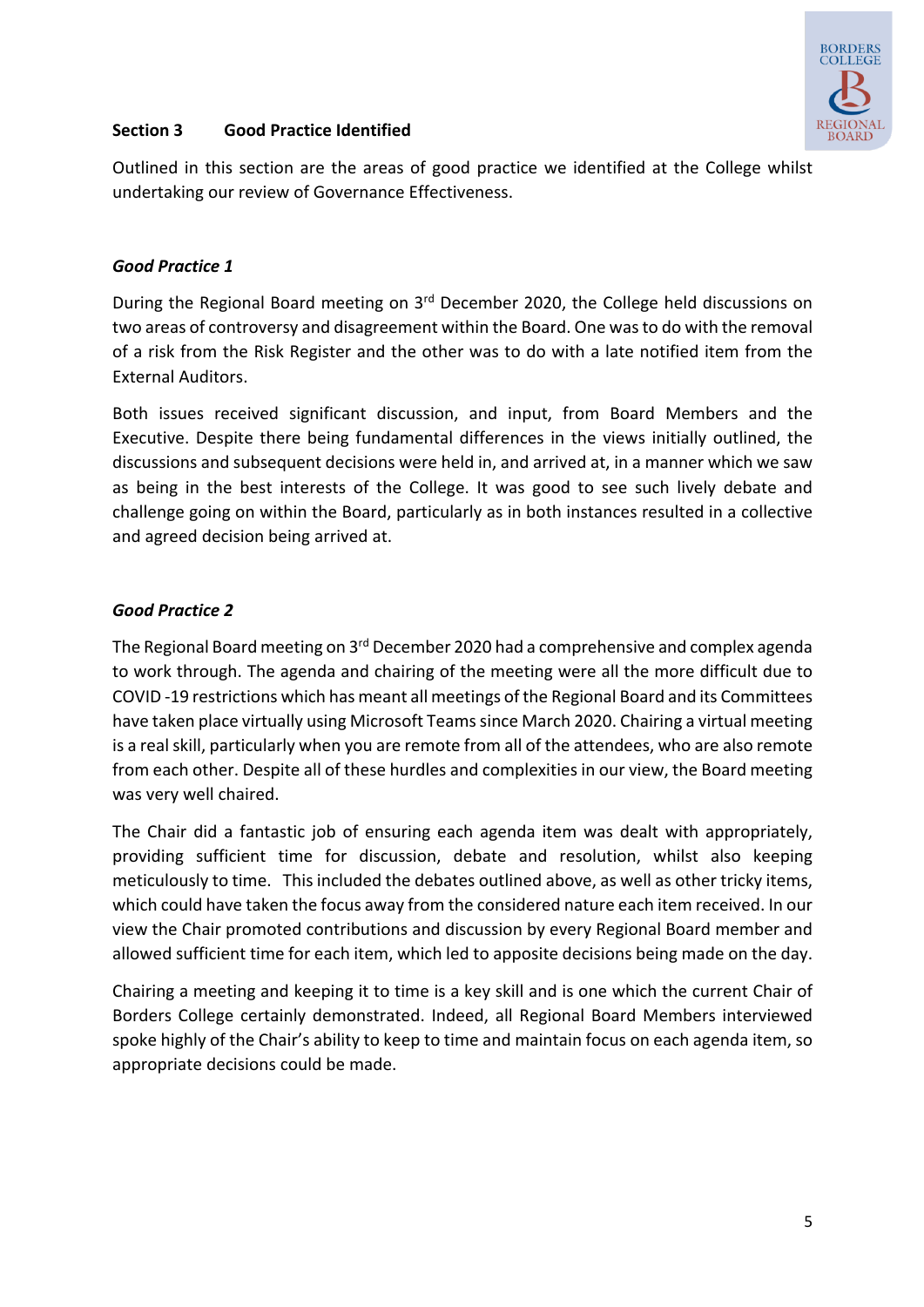

## *Good Practice 3*

At the Board meeting on 3<sup>rd</sup> December 2020 there was a detailed discussion on the College Risk Register and the steps that the College were taking to make it more strategic and appropriate for a College in 2021 and beyond. A series of Executive led, (with Board Members participating) workshops are planned for early 2021. These workshops are aiming to streamline and simplify the Risk Register. At the time of writing our report, we understand the workshops are underway, and are being positively received.

The good practice here is the active engagement the Board are having with the risk shaping process as well as the Executive leading a 'live' approach to risk management and mitigation. This for us seems to be sector leading, which we believe other Colleges can learn from.

## *Good Practice 4*

Our desk top review highlighted the well-advanced self-evaluation process the Board has undertaken over recent years. In discussions with the Chair, Members and the Regional Board Secretary this process is an ever evolving one, which provides the Board with an ideal opportunity to reflect upon what it does, how it does it and what they have added to College life as a result of their involvement with the College. The evidence highlights matters being picked up as areas for improvement (for example updating the Risk Management Strategy) being progressed and positively dealt with as learning opportunities for all. These culminate in the annual Board Enhancement Plans, (sent to the Scottish Funding Council) which are also revisited to ensure legacy items like our example above are concluded appropriately. In our view we believe this Board takes individual and collective member selfevaluation seriously and are doing so to continually add value to their involvement in College life.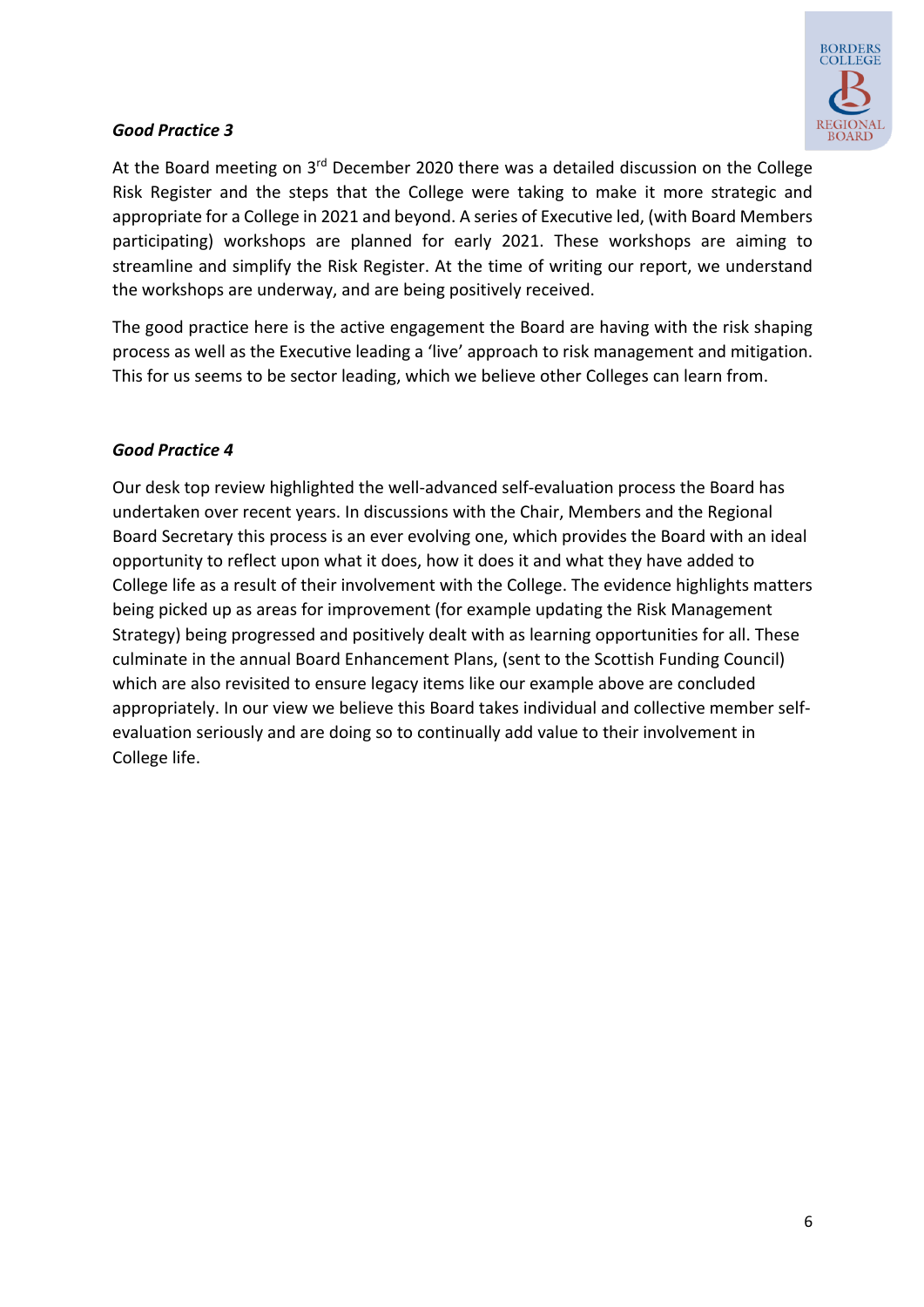

## **Section 4 Overall Conclusion**

Using the Good Governance 'Regional Board Effectiveness Template' developed by *Colleges Scotland,* our review considered:

- Ø Regional Board and Committee papers for academic years 2018/19, 2019/20 & 2020/21
- $\triangleright$  Attendance at a Regional Board meeting (3rd December 2020)
- $\triangleright$  Interviews with Regional Board Members (including the Chair, Principal and Regional Board Secretary as well as Committee Chairs)
- $\triangleright$  Various Governance documentation

In reaching our overall conclusion we have identified **4 areas** of *Good Practice* (see **Section 3**) and **8** *Recommendations and Actions* (see **Section 6** below) for continued improvement in this regard.

Overall, we are able to provide a *STRONG* level of assurance over Regional Board Effectiveness at Borders College. Our assurance level is predicated on continued improvements being made by the Regional Board in their approach to Governance.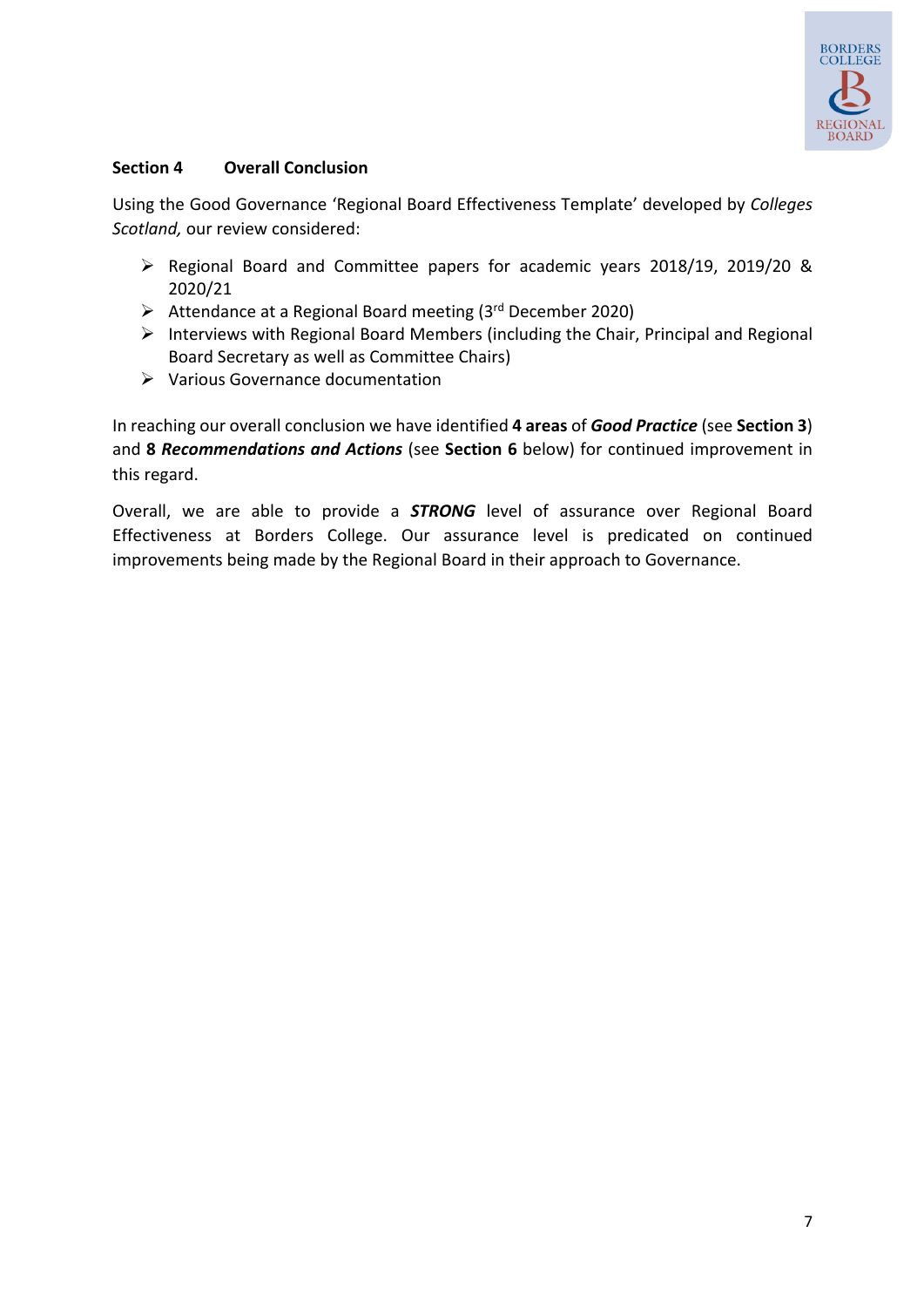

#### **Section 5 Findings**

## **5.1 Compliance with the Code of Good Governance**

## **5.1.1 Leadership & Strategy**

The College has its '*Code of Conduct*' for Regional Board Members which outlines what is expected from them on a personal and professional basis. The Code is based around the *9 Principles of Public Life*. From the Regional Board papers reviewed and from discussions held and witnessed, it is clear that these principles form the framework for decision making and underlying conduct of the Regional Board.

There is a clear vision, mission and values for the College. This is evidenced in their Strategic and Operational plans as well as in the conduct of the Regional Board Members.

The College has a suite of key performance metrics, which are used to inform the decisionmaking processes. With the onset of their 'cloud migration project' good quality data is going to become a clear focus on how the College is governed and managed in the future. Regional Board Members interviewed thought it was important to have a clear set of performance metrics which could allow them to obtain a clear snapshot of high-level strategic information at each of their meetings. Regional Board Members thought that these metrics would allow them to make better informed decisions. See **Recommendation 1** for further information**.**

As a Regional College in its own right, there is good scope for the College's 'area'stakeholders to be engaged in shaping the area *Outcome Agreement*. The College appears to have well developed relationships with its stakeholders locally, regionally and nationally. The College has involvement with the *'Edinburgh & South East Scotland City Regional Deal (ESECRCity Deal)'* the '*Borderland Deal'* as well as being active within the South of Scotland Enterprise initiative and many others including 'local' Universities. Regional Board Members thought the College having influence within all of their collaborations should help secure long term financial and social benefits for the College and the community it serves.

Our review of Regional Board papers and our attendance at the Regional Board meeting on 3<sup>rd</sup> December 2020 highlighted that the Regional Board are making improvements to what they consider and how they consider it. All Members interviewed indicated that the Committee system was really working as it allowed time to look at things in detail by each Committee. And then at the Regional Board they felt there was opportunity for those seeing the information for the first time to engage with issues and contribute to the Regional Board's strategic decision-making process. *Annex ii* includes the agenda for this meeting. *Good Practice Point 1* in Section 3 above also refers.

During 2020, there has been a significant change in the Board make up, and in how the Board were/are serviced. An interim Chair was engaged to replace the former Chair who retired in March 2020. The Interim Chair feels they are really well supported by the Board Secretary, who themselves have only been in post for around 12 months. With such changes at the 'top' there is naturally a different approach to how agenda matters, and papers are prepared for the Regional Board. From what we have seen from our *Desk Top Review*, these changes at the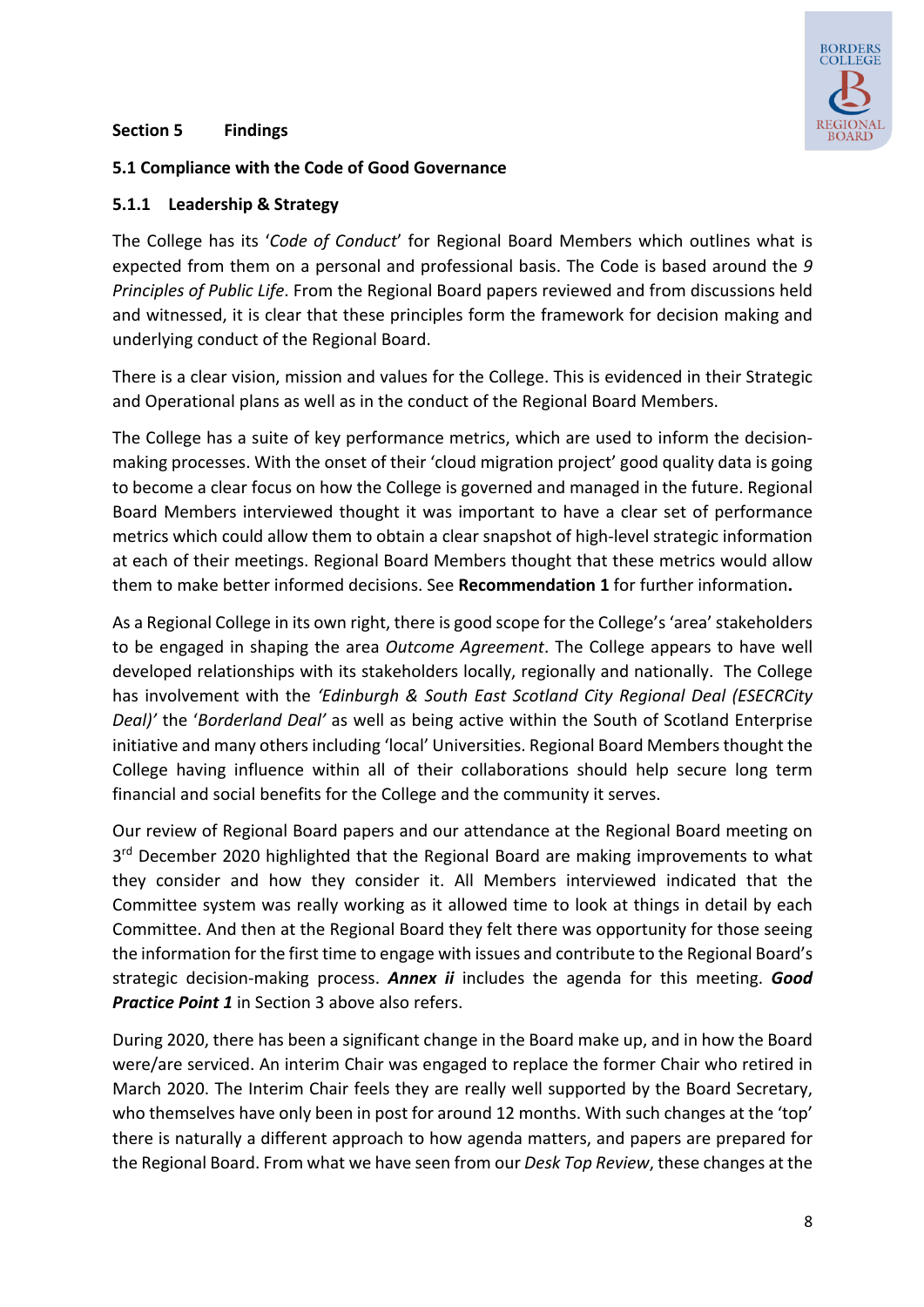

top seem to be have been seamless with the established good governance work progressing albeit in a 'different'<sup>1</sup> manner to the past. Our interviews with the Board did highlight some niggles with the quality and timing of Regional Board papers, the current Chair & Board Secretary are very aware of these matters and are actively working to resolve these. This is not unusual in an organisation going through change and whose staff resources are being stretched. **See recommendation 2.**

# **5.1.2 Quality of the Student Experience**

Our review of Regional Board and other papers indicated that attendance by Student Regional Board Members was reasonable. Indeed, it was as good as other Colleges we work with. Having two Student Members, seems to allow for effective succession planning and may also help meet Best Practice in relation to Student Regional Board Members.

Our review indicated that the Student President will retire at the end of Session 2020/21. **See recommendation 3.**

Despite there being significant geographical challenges to overcome because of the remote and rural spread of learning centres, improvements to the role and activities of the Student Association have taken place over the last couple of years. Given the breadth and level of students attending the College, some Board Members thought the Student Association could be better resourced to help meet the needs arising from this comprehensive mix of competing needs. This point was however well countered [balanced] by all of the work the College had undertaken to support all students, vulnerable or not during the outset of the pandemic in Spring 2020, which it continues to do today. Laptops, digital devices, internet access and mobile dongles had been provided to students to help ensure they could continue on their courses. **See recommendation 3.** Board Members all spoke very highly of the approach the College & Executive as well as Student Services and Information Technology sections have taken to support students (and staff) during the pandemic.

From our review we found that the curriculum offered by the College seems to meet the demands of students, local employers and stakeholders. The College seems to be well engaged with its community and in recent times has taken steps to ensure its curriculum is fit for purpose and sits well within the framework to address local, regional and national priorities.

Ensuring the quality of the student experience, despite resources being tight, does seem to be at the core of what the College is doing.

The Learning for Leading project has meant Board Members getting closer to the curriculum offer and support areas in the College. This is another route to help ensure the curriculum is

 $1$  We were pleased to note that Board Members were all enjoying their new ways of working with the Interim Chair, with everyone commenting positively on this.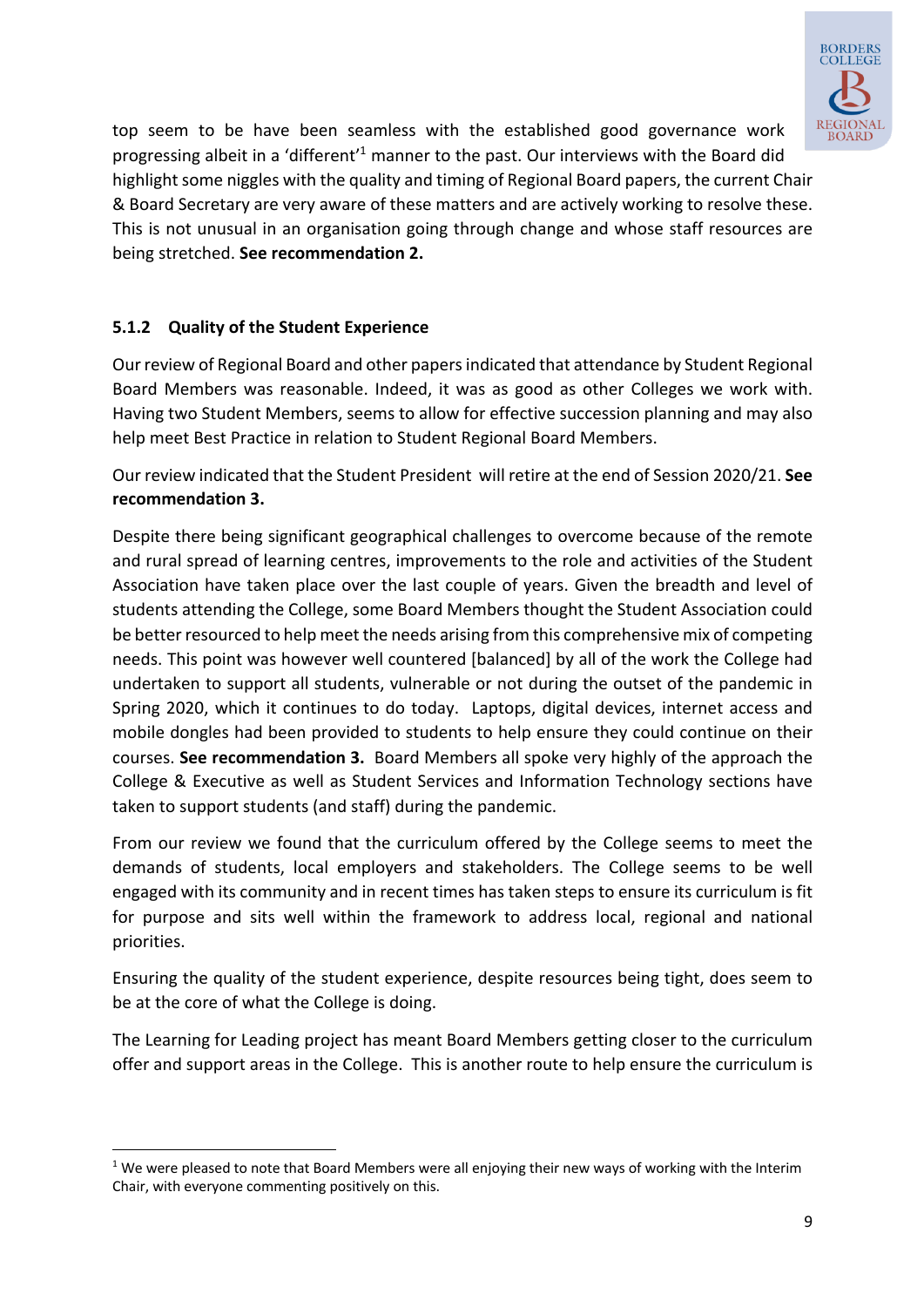

designed to meet demand and which should ultimately lead to Borders College students being employment ready.

# **5.1.3 Accountability**

From reading the Committee and Regional Board papers along with speaking with Regional Board Members, the College does what it can to influence the shape of the Outcome Agreement with the Scottish Funding Council (SFC), the funding body. The current Chair was the Chair of the Finance and General Practice Committee before taking on the Chair's role and fully understands the importance of the Outcome Agreement and that compliance with the SFC's Financial Memorandum is for the College's long-term financial sustainability.

Our *Desk Top Review* indicated that the College is performing reasonably well against the targets required to be delivered as part of the Outcome Agreement. Indeed, the Board meeting on 3<sup>rd</sup> December 2020 highlighted many of the operational difficulties the College faces in the short to medium term along with the strategic moves it is taking to address these (Cloud Migration Project for example). The College seems to be very aware of where the issues are and what they need to do to address this. The College's measured response to dealing with the first COVID-19 lockdown also suggests to us that the College has turned what could have been a threat to its long-term survivability into an opportunity which will further strengthen its resilience and ability to deliver for its remote and rural constituents.

Members attendance at Board and Committee Meetings is excellent, with consistent attendance patterns being the order of the day at Borders College. Conflicts of interest are noted and dealt with appropriately by the Regional Board and its Committees. The Regional Board have a register of interest, with interests being declared where appropriate.

Regional Board and Committee papers are prepared for each meeting. Conversations with Regional Board Members indicated on the whole members were happy with the papers they were sent. As all Board Members except the Chair are volunteers, members suggested that their time needed to be used effectively as is practical. In that regard, a few members suggested these papers would benefit from being briefer through the use of cover/summary papers (no more than one side of A4) setting out clearly what the Board are being asked, and why they are being asked for it, with the detailed information following behind to fully inform Board Members. Members felt that taking this approach would result in better informed Board Members who, if they so wished and had the time to read more could explore the paper/item further and would allow the Board to make better informed decisions. There were also a couple of comments made to us on paper quality and timeliness, however on the whole we found papers to be comprehensive and of a reasonable quality. Both the Chair and Regional Secretary are alert to these issues and are taking steps to resolve this for future meetings. **See Recommendations 2 and 4.**

The College makes good use of their Regional Board Committee structure, with all members of the Leadership Team, and others, contributing to paper creation. This is in line with good practice.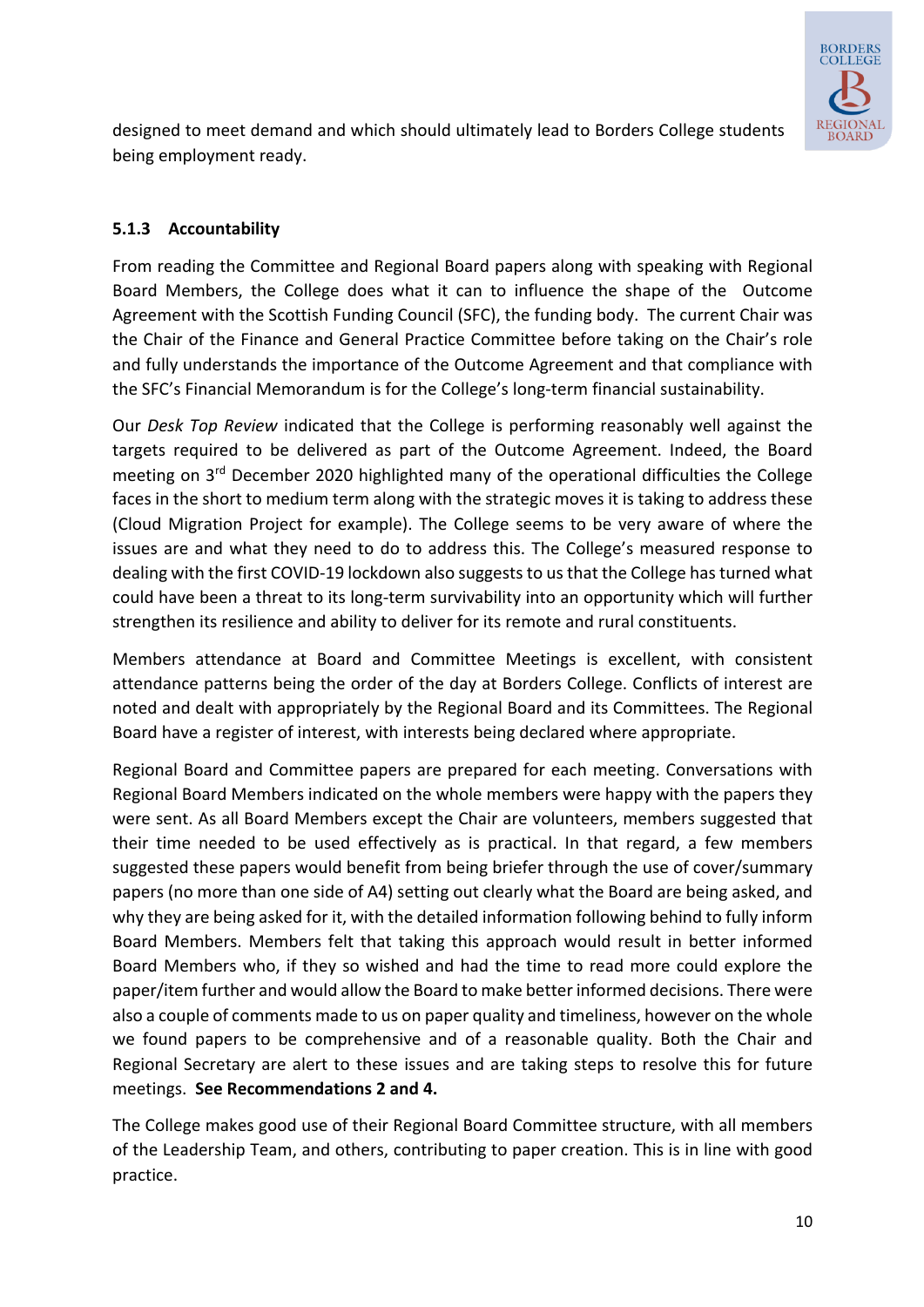

Terms of reference for the Regional Board and its Committees are clear and unambiguous. The schemes of delegation are in line with schedules we have reviewed elsewhere. We

recognise that the Regional Board is on a developmental journey in relation to Governance and that this should be taken into consideration when they undertake their Corporate (collective) Self-Evaluation exercise. This should then feed into the overall improvements they are wishing to make to how they conduct Regional Board business at Borders College.

Having attended the Regional Board Meeting on the 3rd December 2020 to observe how the Regional Board operated/functioned, it was clear, despite the virtual nature of the meeting, this Board seem to work well together. *Good Practice Point 1* in Section 3 above underlines this observation.

The Committees of the Regional Board appear to be working well, with the majority of the work being done initially at Committee level; with non-Committee members having the opportunity to scrutinise matters at the Regional Board. Indeed, at the 3<sup>rd</sup> December 2020 meeting, we saw this in practice where there was good engagement and reasonable and effective challenge being shown by the Regional Board over matters discussed in Committee which were explored further at the Board by non-Committee members. *Good Practice Points 1 and 2* at Section 3 above refers.

The 2019/20 Financial Statements are compliant with OSCR's charity regulations and as far as we can determine (from the information we have seen) the 2020/21 accounts (via in-year latest estimates) will also be compliant. The financial information provided to the Board and its Committees were good quality and should provide the Board with the assurances they seek in relation to compliance with the SFC financial requirements for Colleges.

Lockdown 1 in March 2020 allowed the College to think more about what kind of employer it wanted to be. From the conversations we had with Board Members and the Leadership Team, everyone was keen to stress how impressed they were with the methods and ways in which the College supported staff and how attuned to the varying needs of staff the College were. This supportive approach seemed to make working from home easier for people, which then allowed the student experience to continue as best as it could under the circumstances.

# **5.1.4 Effectiveness**

From the interviews we conducted with both Regional Board and Staff Members *Annex i*, the consensus was that the Chair of the Regional Board was very effective. In their view, the Chair provides the character and leadership expected of the role. The unanimous view was that given the challenges faced by the Regional Board, the Chair seems to have the right character and balance for the type of institution Borders College is. The Chair's style is fair, respectful, consultative, inclusive and very much team based, which appears to work well both internally and externally at organisations like the SFC and Colleges Scotland. All commented on how difficult it must have been for the current Chair to replace the former Chair who was steeped in Further Education (FE) and how it [FE] fitted in to Government Policy.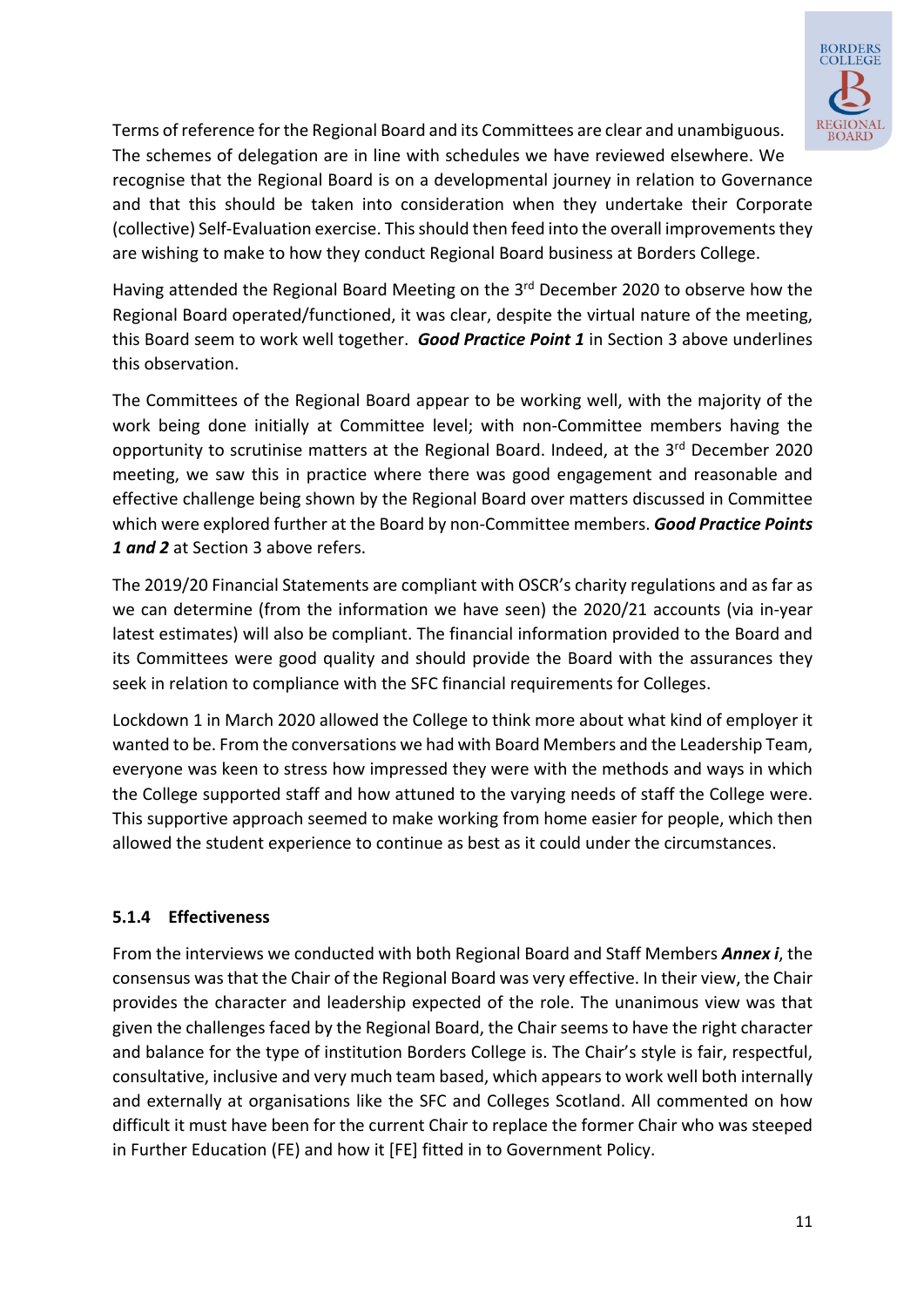

Having observed the Chair and their interactions with the Principal, Regional Board Secretary and others, it was evident to us that they work well with all of those they are tasked with leading. The Chair appears to provide excellent leadership to the Regional Board, particularly given they are only carrying out the role on an interim basis.

It is essential, given the Chair has provided notice of stepping down when a full time Chair is recruited, that the transition period when it occurs is well managed and is seamless to ensure there is continuity in the College's mission. Please see **Recommendation 5.**

There seems to be a good mix of skills and experience on the Borders College Regional Board, with all areas of the (wider) Borders community being represented. There does not seem to be an issue with succession in the short term, given recent new Regional Board appointments.

*Good Practice point 2* outlines how well the Chair of the Regional Board conducts the meetings. Indeed, throughout the [December 2020] meeting there are good examples of how professional they are through their examinations of each of the key decision items on the agenda outlined at *Annex ii.*

All Regional Board members interviewed seemed to have a clear understanding of their roles and responsibilities.

The Regional Board Secretary is very clear about what their role is, as was the Chair of the Regional Board. Please see **Recommendation 6.**

Regional Board recruitment at all levels: staff, student, and general members appears to be in line with what we would expect to see at a modern Scottish College. General membership is open as was demonstrated in the last 2018/19 campaign to recruit new Regional Board Members for Sessions 2018/19 and 2019/20. Another recruitment campaign was undertaken in 2020/21 with a skills matrix developed, Nominations Committee meetings held to determine key skills/experience required in new members and a widespread recruitment campaign to attract suitable candidates from those professional backgrounds. Three new members were recruited after a very successful campaign.

We have concluded the campaigns were a success given that vacancies were filled, and the new Regional Board members have been working hard to establish themselves within the Regional Board.

From our discussions with Regional Board members it was clear that training was a key element of their individual and collective development. Please see **Recommendation 7.** This had particular resonance with newer board members.

*Good Practice Point 3 – Risk Management* is a good example of Regional Board Members engaging in continued learning and development that is relevant to them, we understand uptake and attendance at these events has been excellent.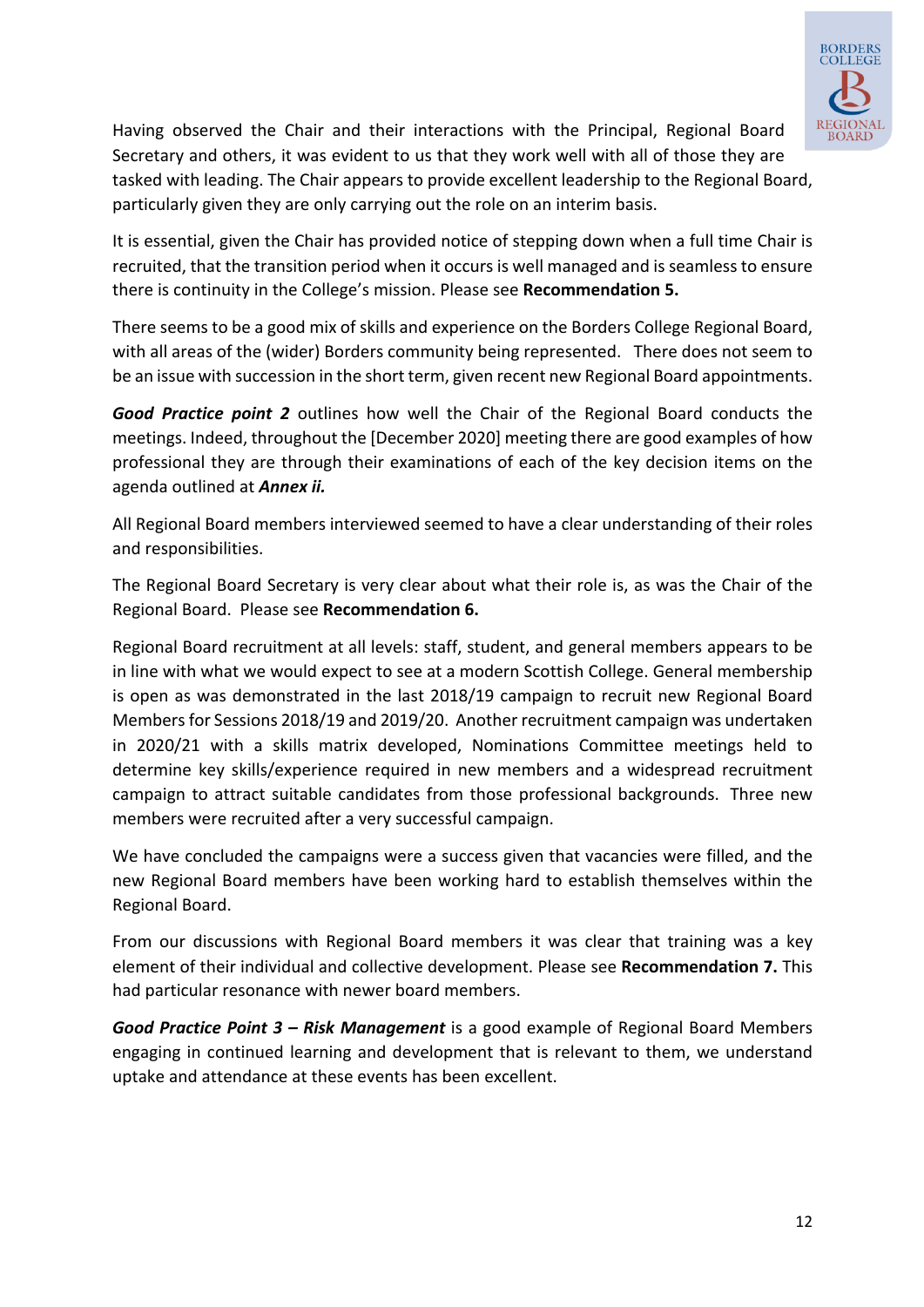

## **5.1.5 Relationships and Collaboration**

From discussions held with Regional Board members, the Chair and Principal, it appears that the College is very well connected locally, regionally and nationally. **Section 5.1.1 above** refers**.** 

Locally the College appears to be a key partner with Borders Council, particularly within the schools network. Regionally the College is working with NHS Borders on Health and Social Care, Skills Development Scotland and has a key voice within the South of Scotland Enterprise initiative, which created a new enterprise agency for the South of Scotland area which the College sits in. Nationally the College is involved in the '*Borderlands' Regional Deal* project as well as '*ESECRCityDeal'*, local Universities and other Colleges. Both the UK Government Funded Regional Deal projects are aimed at delivering significant economic growth for these areas and, from what we can determine, the College seems to be well placed to benefit from these initiatives in the long term. Given that Workforce Readiness, Development and closing Skills Gaps are central to helping deliver these visions, the College seems well placed.

From all of the conversations we had, everyone on the Board were very much minded that the College had a central role to play in ensuring the needs of the local, regional and national communities are met and that the College does so on a basis which is sustainable for them through sharing in the economic benefits all these initiatives accrue.

Board Members said that despite being a small College they believed they were placed to deliver on these commitments, and they evidenced this commitment through the recent appointment of a Director of Development. This post is seen as an investment in creating a sustainable future for the College, and one which looks to add depth to College income sources as well as breath to the capacity it has for maintaining current collaborations and growing new ones.

# **5.2 Regional Board Self-Evaluation**

# **5.2.1 Individual Regional Board Members**

As outlined in *Good Practice Point 4* above the Board are well placed in the process of individual and collective self-evaluation. This is a key strength for the Board, as it shows a willingness of the Board to look at what they do, how they do it and what they can individually and collectively do to ensure there is continual development and evolution in the governance of Borders College.

During Session 2019/20 the full Board took part in individual self-assessment exercise. A report collating the results of these assessments was collated and considered by the full Board in February 2020. The results provided a backdrop for the Board Enhancement Plan for Session 2020/21, as well as feeding into each Board Members individual development plans.

Individual self-evaluation seems to be a corner stone of what this Board does to help assess individual contributions and overall Board effectiveness. As outlined at *Good Practice Point 4*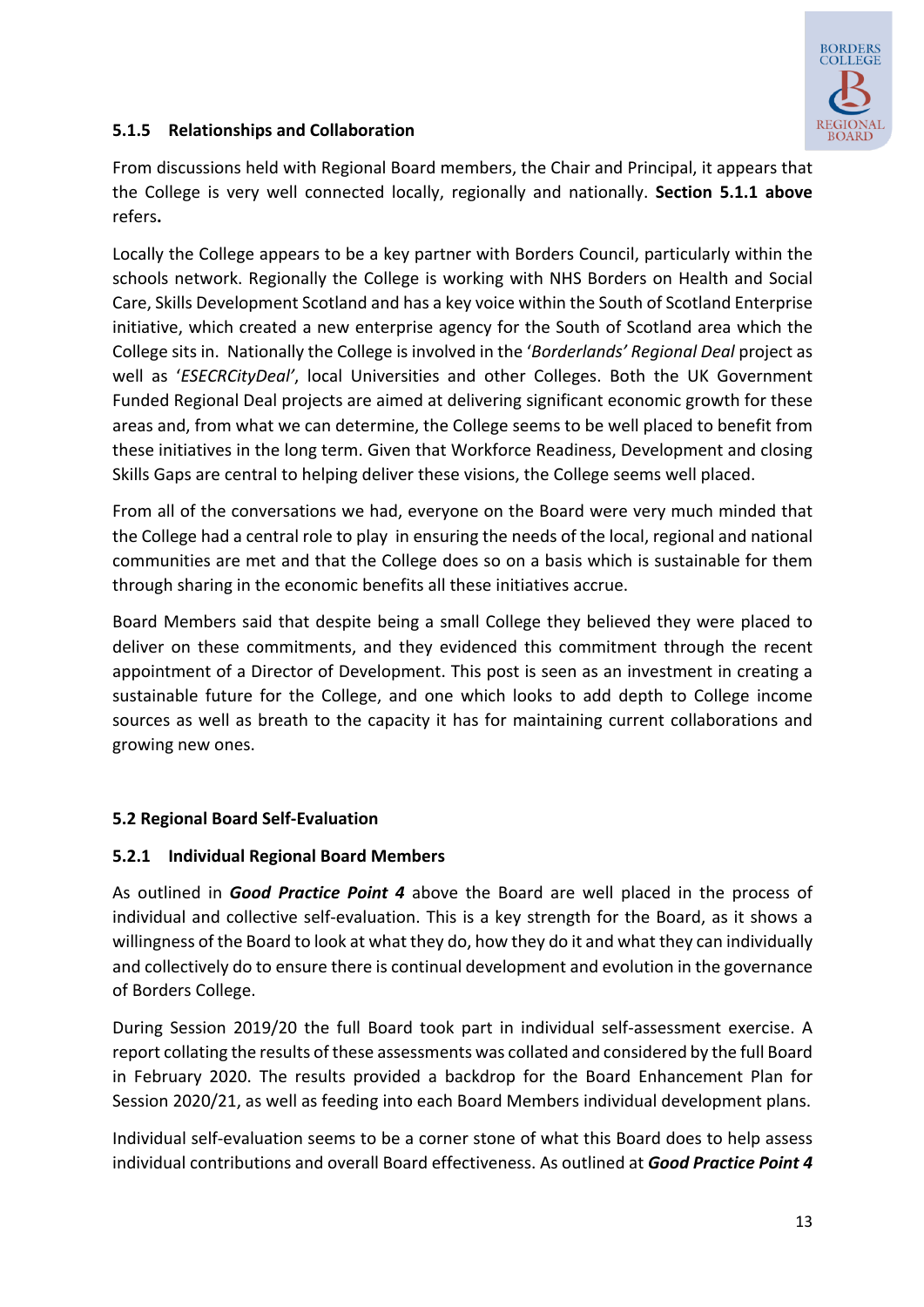

at Section 3 above, we believe this practice is sector leading, and in our view many Colleges could learn from this.

We encourage the Board to continue with their individual self-evaluation for session 2020/21.

## **5.2.2 The Collective Regional Board**

As well as individual self-evaluation, collective self-evaluation seems to be a foundation in what the Board do each year. This represents very good practice. Our review found however, that for 2020/21 the Regional Board have yet to undertake a Collective Self Evaluation of their performance. We suggest that the Board continue with its good practice and make this action a priority before the end of this session. See **Recommendation 8.**

# **5.3 Regional Board Member Participation in Strategic decisions**

The Regional Board papers, subsequent minutes and discussions observed during this review indicates that Borders College Regional Board Members all appear to participate in decision making at the College. That aside, however, many of those interviewed indicated that they would like better [shorter] and more timely information which they believe they could use to help make better informed decisions. See **Recommendation 2**.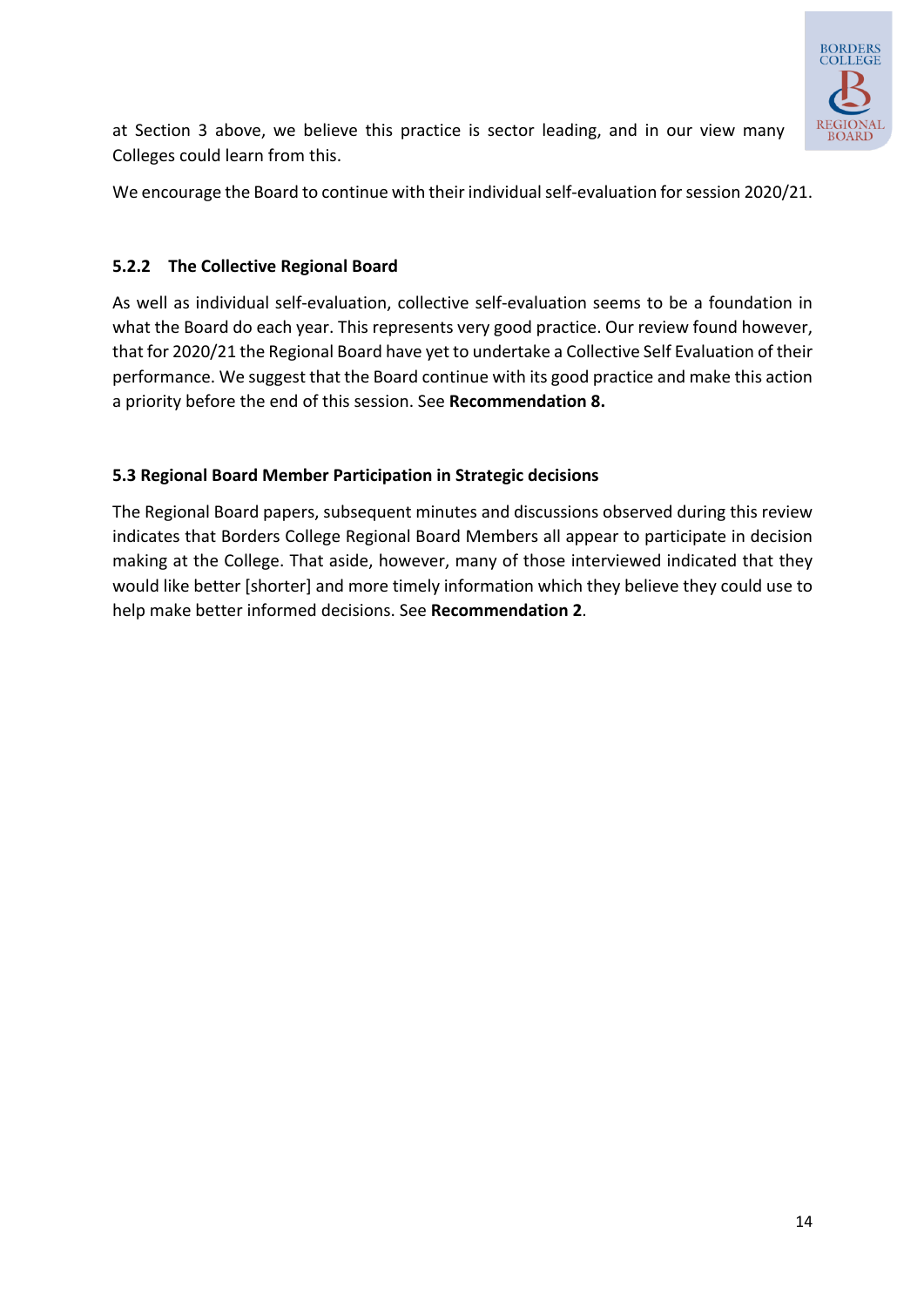| Section 6 |  | <b>Recommendations, Client Comments and Action Plan</b> |  |
|-----------|--|---------------------------------------------------------|--|
|-----------|--|---------------------------------------------------------|--|

|    | Finding                                                                                                                                                                                                                                                                                  | Recommendation                                                                                                                                                                                                                                                                                                                                                  | Priority                | <b>Client Comments</b>                                                                                                                                             | Agreed<br>Actions<br>and                                                                                                                                                                                                                                 | Timeline                                                                                                                                                                                                            |
|----|------------------------------------------------------------------------------------------------------------------------------------------------------------------------------------------------------------------------------------------------------------------------------------------|-----------------------------------------------------------------------------------------------------------------------------------------------------------------------------------------------------------------------------------------------------------------------------------------------------------------------------------------------------------------|-------------------------|--------------------------------------------------------------------------------------------------------------------------------------------------------------------|----------------------------------------------------------------------------------------------------------------------------------------------------------------------------------------------------------------------------------------------------------|---------------------------------------------------------------------------------------------------------------------------------------------------------------------------------------------------------------------|
| 1. | The Regional Board Members<br>valued the performance<br>information they currently<br>Members<br>receive.<br>were<br>aware that with the move to<br>'cloud-based systems' good<br>quality reliable data was<br>going to be key to informing<br>the Board's decision-making<br>processes. | We recommend that the Regional Board<br>continue their work to develop a suite of<br>KPI's relevant to Borders College, which<br>provide the Regional Board with the high-<br>level information they seek.<br>Given Wylie Bisset's experience of the<br>sector and Big Data, we can help the<br>Regional Board facilitate the development<br>of these measures. | <b>Priority 3 - Low</b> | Initially the Principal and Board<br>Secretary are working on a list of<br>KPIs which the Principal will<br>include in their Board report, in a<br>table format.   | Responsibility<br>Principal,<br><b>The</b><br>Chair,<br>Secretary and<br><b>Board</b><br>wider Board to build on<br>the initial KPIs and ways<br>of reporting to reach a<br>point where a clear,<br>report<br>concise<br>is<br>available and up to date. | Already<br>started,<br>end of June 2021<br>for initial list and<br>start of<br><b>Board</b><br>discussion.<br>Discussions to be<br>held<br>within<br>Committees<br>re<br>KPIs pertinent to<br>them.                 |
|    |                                                                                                                                                                                                                                                                                          |                                                                                                                                                                                                                                                                                                                                                                 |                         | Longer term plans are to have a<br>dashboard of all College<br>performance indicators which the<br>Principal can share with the Board<br>in real time at meetings. |                                                                                                                                                                                                                                                          | This ties in to the<br>College<br>wider<br>plans for IT and<br>Infrastructure<br>changes over the<br>next<br>$12 - 18$<br>months.                                                                                   |
| 2. | Our review highlighted that<br>Regional Board Members<br>were concerned over the<br>quality and timeliness of<br>some Regional Board papers.                                                                                                                                             | We recommend that the Regional Board<br>Members work with the Regional Board<br>Secretary and current Chair to specify the<br>types of papers they wish to see and the<br>timelines over which they wish to receive<br>these.<br>We further recommend that those tasked<br>creating Regional Board and<br>with<br>Committee papers, put aside appropriate       | Priority 3 - Low        | The Chair and Board Secretary are<br>aware of these concerns and action<br>has already started to address<br>these.                                                | The<br>Chair,<br><b>Board</b><br>Secretary<br>and<br>Committee<br>Chairs to<br>work with those that<br>the<br>produce<br>papers<br>(largely VPs, but also<br>other members of the<br><b>Senior Leadership Team)</b><br>produce<br>quality<br>to          | This is an ongoing<br>process. A focus<br>on a good Exec<br>Summary for each<br>paper will be a<br>priority, allowing<br><b>Board Members to</b><br>clear<br>have<br>a<br>summary of<br>the<br>and<br><b>issues</b> |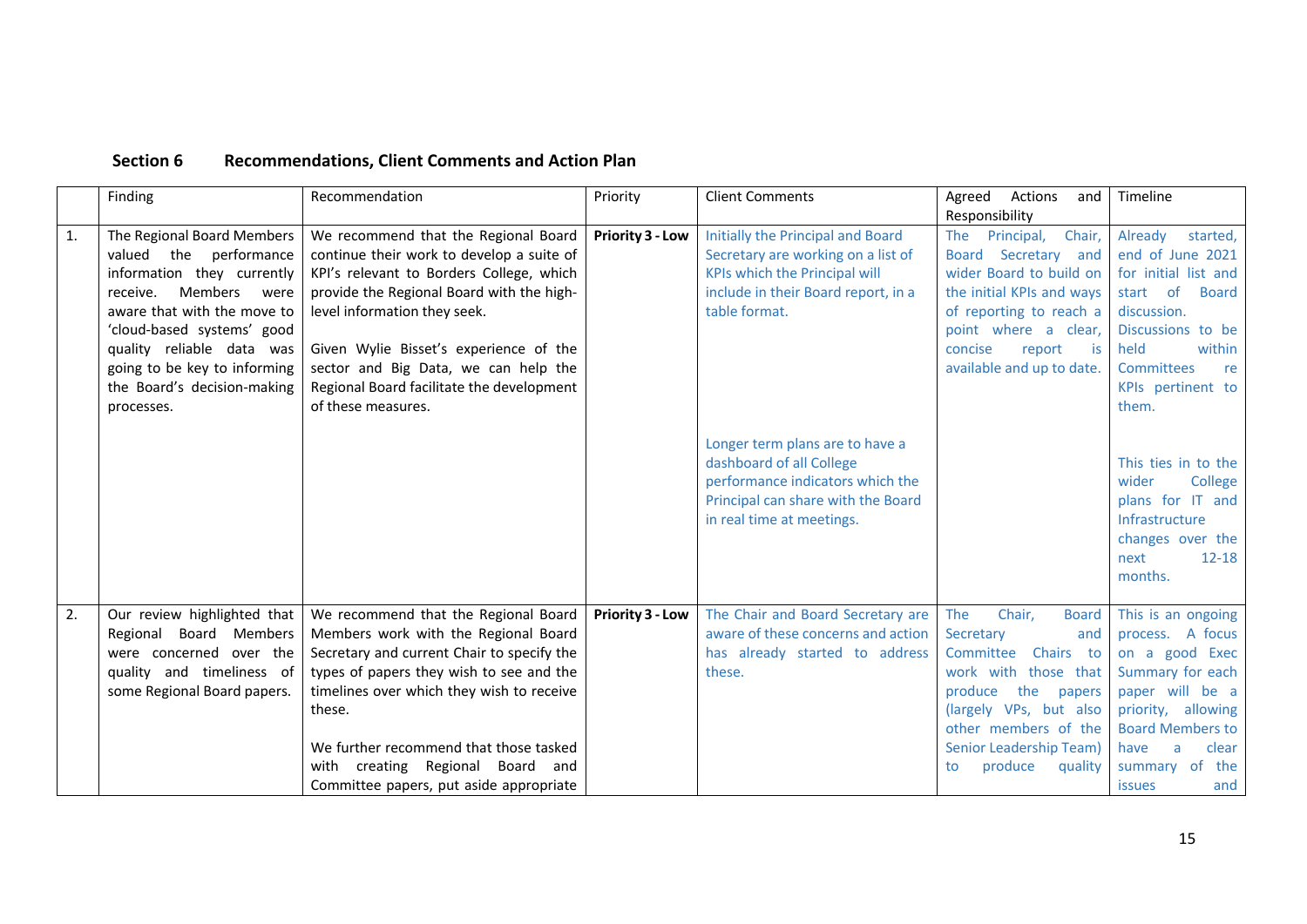|    |                                                                                                                                                                                                                                                             | time in their diaries to ensure that papers<br>are comprehensive, informative and meet<br>the known timetables for the delivery of<br>such papers. Board Members have<br>requested that papers should have a clear<br>summary of what the Board are being<br>asked for along with what the<br>underpinning rationale for the action<br>being requested is. In short, a 1-page A4<br>paper outlining exactly what the Board are<br>being asked for and why they are being<br>asked for it, could be produced.<br>Detailed papers could still be provided as<br>back up evidence, however Board<br>Members tell us they would like short,<br>sharp and succinct papers to consider.<br>Again, given Wylie Bisset's sector<br>experience in this regard, we can help<br>facilitate the development of quality and<br>timely Regional Board papers. |                  |                                                                    | that<br>papers<br>are<br>informative and timely.                                                                                                                                                                                                                                                                                                                                                    | recommendations.<br>Additional reading<br>be<br>made<br>can<br>available<br>if<br>required. |
|----|-------------------------------------------------------------------------------------------------------------------------------------------------------------------------------------------------------------------------------------------------------------|-------------------------------------------------------------------------------------------------------------------------------------------------------------------------------------------------------------------------------------------------------------------------------------------------------------------------------------------------------------------------------------------------------------------------------------------------------------------------------------------------------------------------------------------------------------------------------------------------------------------------------------------------------------------------------------------------------------------------------------------------------------------------------------------------------------------------------------------------|------------------|--------------------------------------------------------------------|-----------------------------------------------------------------------------------------------------------------------------------------------------------------------------------------------------------------------------------------------------------------------------------------------------------------------------------------------------------------------------------------------------|---------------------------------------------------------------------------------------------|
| 3. | Our review highlighted that<br>the Student President retires<br>at the end of session<br>$2020/21$ , and the term of<br>office of the Vice-President<br>will also end.<br>Resources<br>provided to the Student<br>Association<br>under<br>came<br>scrutiny. | We recommend that the College<br>continues to support the transition of this<br>role to ensure the new President and Vice-<br>President<br>make<br>effective<br>can<br>contributions as soon as is practicable                                                                                                                                                                                                                                                                                                                                                                                                                                                                                                                                                                                                                                  | Priority 3 - Low | The College and Board will continue<br>to support student members. | The Board will consider<br>the appointment of an<br>independent member as<br>mentor for student<br>members.<br>The Board Secretary to<br>student<br>remind<br>their<br>members<br>of the contract of the contract of the contract of the contract of the contract of the contract of the contract<br>availability for help and<br>advice, and to make<br>contact regularly with<br>student members. | Immediate<br>Immediate                                                                      |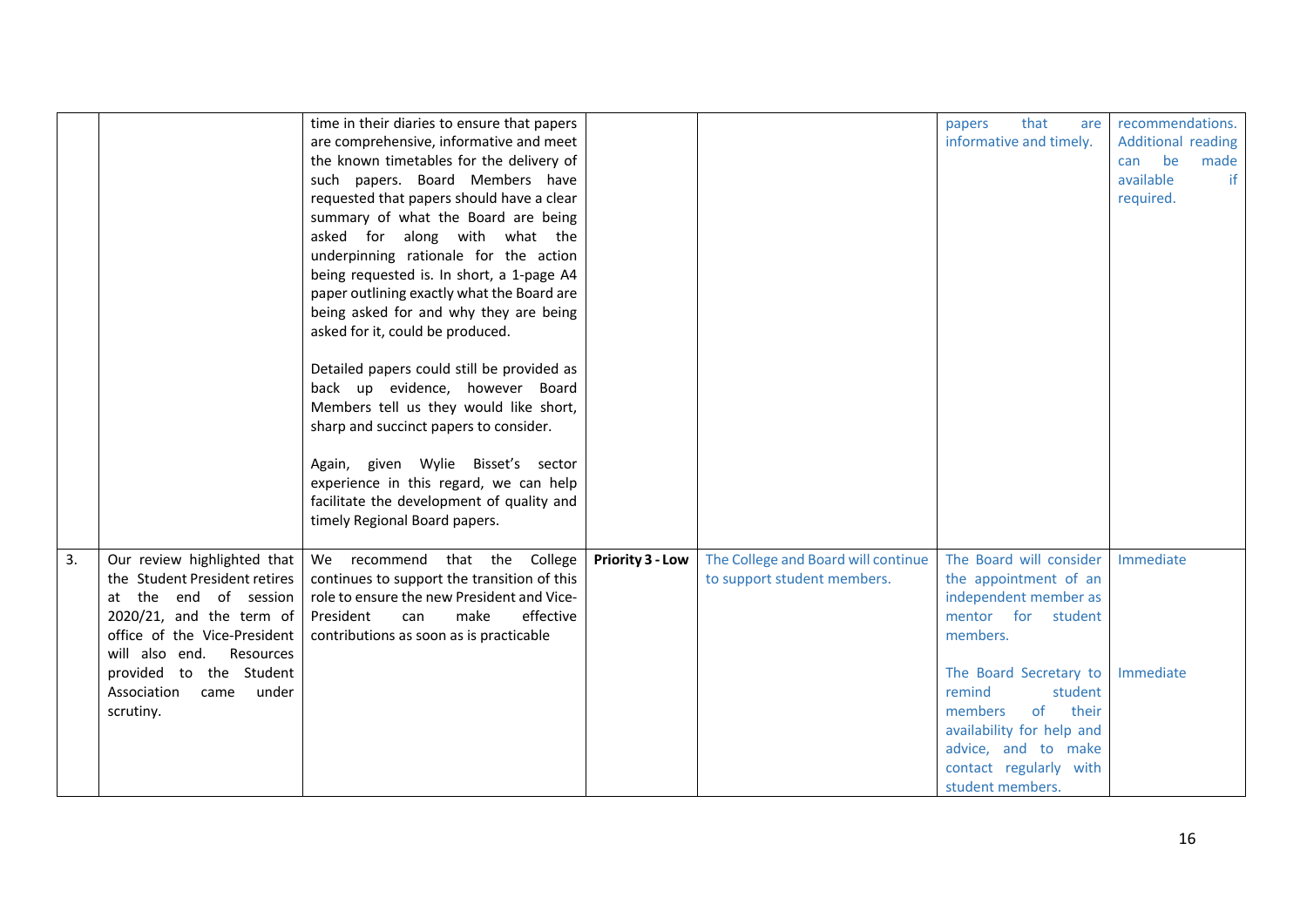|    |                                                                                                                     | We further recommend that Student<br>Board member training has a focus on<br>strategic contribution. This approach<br>should help Board discussions about the<br>student experience thereby avoiding<br>operational day to day matters.<br>We also recommend that the Board<br>continues to review the levels of resources<br>available to the Student Association to<br>ensure they are in line with best practice<br>within the sector.                                                                                                                                                                                                |                         | The Board Secretary will continue<br>to encourage students to attend<br>training as early as possible in their<br>term of office.<br>The Board reviews all College<br>resources and will be given the<br>opportunity to see how BCSA<br>compares, when benchmarked<br>against other College Student<br>Associations, with regard to<br>funding. | <b>Board Secretary</b><br><b>Board Secretary/Student</b><br>President/VP<br>Finance<br>and Corporate Services | Ongoing $-$ within<br>two weeks<br>of<br>appointment<br>beginning.<br>Immediate                                      |
|----|---------------------------------------------------------------------------------------------------------------------|------------------------------------------------------------------------------------------------------------------------------------------------------------------------------------------------------------------------------------------------------------------------------------------------------------------------------------------------------------------------------------------------------------------------------------------------------------------------------------------------------------------------------------------------------------------------------------------------------------------------------------------|-------------------------|-------------------------------------------------------------------------------------------------------------------------------------------------------------------------------------------------------------------------------------------------------------------------------------------------------------------------------------------------|---------------------------------------------------------------------------------------------------------------|----------------------------------------------------------------------------------------------------------------------|
| 4. | Our review highlighted the<br>ongoing development<br>of<br>Governance<br>Practice<br>at I<br><b>Borders College</b> | We recognise that the Regional Board is on<br>a developmental journey in relation to<br>how it operates, considers business and<br>makes decisions. Indeed, the relatively<br>recent appointment of the Regional Board<br>Secretary presents the Regional Board<br>with an opportunity to consider what<br>information it wants, when it wants it and<br>the quality of information it receives.<br>Refer to <b>Recommendation 2.</b><br>We<br>recommend, therefore, that this work<br>continues, and that appropriate tools and<br>technologies are considered to ensure<br>that the Regional Board are as effective as<br>they can be. | Priority<br>$3-$<br>Low | <b>Board</b><br>development<br>and<br>progression is always evolving and<br>the Chair and Board Secretary are<br>keen to embrace new approaches<br>and tools to enable Board Member<br>contributions,<br>and<br>their<br>experiences, to be as useful and<br>fulfilling as possible.                                                            | Chair<br>and<br><b>Board</b><br>Secretary to work with<br><b>Board Members</b>                                | all<br>Ongoing,<br>matters identified<br>for $20/21$ to be<br>completed by end<br>of June 21 where<br>ever possible. |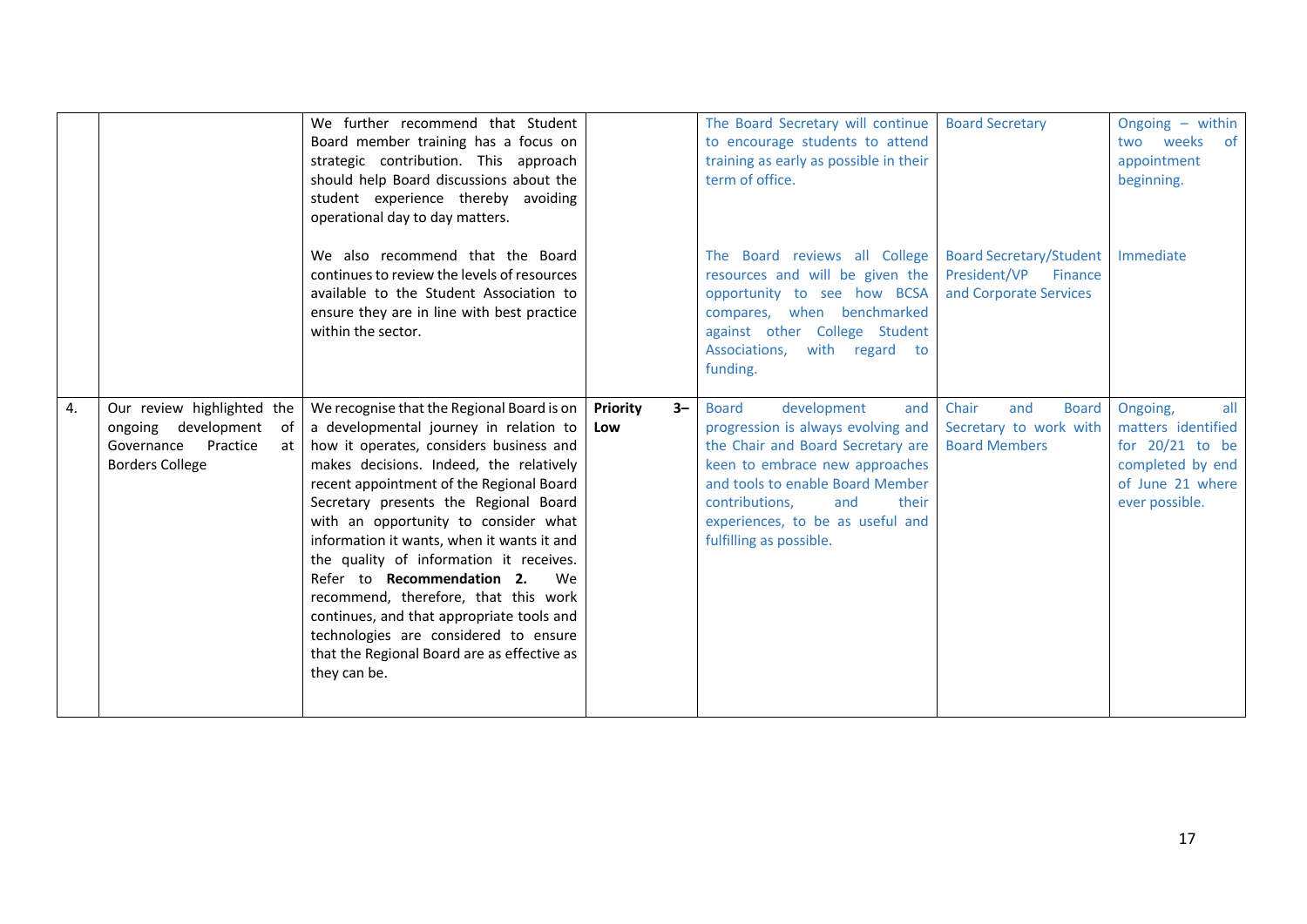| 5. | At our meeting on 8 <sup>th</sup><br>December 2020, the Interim<br>confirmed<br>their<br>Chair<br>resignation as Chair and will<br>step down once the Scottish<br>Government<br>appoint<br>a<br>permanent Chair.                                                                                                                         | We recommend that the Regional Board<br>ensure there is absolute continuity during<br>the transition period. The Interim Chair,<br>given their experience of the College is<br>well placed to provide this stability in the<br>short term, as they will be stepping back<br>into the role to Chair the Finance<br>Committee and can provide support to the<br>new appointee where necessary. | <b>Priority 3 - Low</b> | The aim would always be to have a<br>smooth transition between Chairs.                                                                                                                                                                                                                                                                                                        | The current interim<br>Chair will work with the<br>Board Secretary and the<br>incoming Chair to ensure<br>a smooth handover.                                                                                                                                                                                                 | When the process<br>to appointment a<br>Chair<br>$\overline{\phantom{a}}$ is<br>new<br>started by Scottish<br>Government.    |
|----|------------------------------------------------------------------------------------------------------------------------------------------------------------------------------------------------------------------------------------------------------------------------------------------------------------------------------------------|----------------------------------------------------------------------------------------------------------------------------------------------------------------------------------------------------------------------------------------------------------------------------------------------------------------------------------------------------------------------------------------------|-------------------------|-------------------------------------------------------------------------------------------------------------------------------------------------------------------------------------------------------------------------------------------------------------------------------------------------------------------------------------------------------------------------------|------------------------------------------------------------------------------------------------------------------------------------------------------------------------------------------------------------------------------------------------------------------------------------------------------------------------------|------------------------------------------------------------------------------------------------------------------------------|
| 6. | The Regional Board Secretary<br>is relatively new into post and<br>although they bring a wealth<br>of<br>experience<br>from<br>elsewhere, seems to be<br>already benefiting from peer<br>to peer support from sector<br>colleagues.                                                                                                      | We recommend that the Regional Board<br>Secretary continues to develop their<br>network of support within the sector, as<br>we have found this appears to be already<br>paying dividends for the College.                                                                                                                                                                                    | Priority 3 - Low        | The<br><b>Board</b><br>Secretary<br>has<br>participated in a number of Board<br>Secretary Network (BSN) events<br>and meetings already and feels that<br>good support and advice is always<br>available from the Network. The<br>Board Secretary also has a mentor<br>in the form of a very experienced<br>Board Secretary and Governance<br>specialist from another College. | The Board Secretary will<br>continue to network<br>with the other<br>Secretaries and<br>undertake training and<br>attend information<br>events as appropriate.                                                                                                                                                               | <b>BSN</b><br>Ongoing,<br>meetings<br>approximately<br>four times<br>per<br>vear.                                            |
| 7. | Board<br>Regional<br>Member<br>Training and Development<br>opportunities suggested that<br>physically attending events<br>may be more beneficial than<br>using video conference,<br>however everyone was very<br>mindful of current COVID-19<br>which<br>restrictions,<br>has<br>curtailed social gatherings<br>out with family bubbles. | We recommend that Regional Board<br>Members are encouraged to participate in<br>training events, and that where time and<br>budgets allow, that attendance online and<br>or on site is encouraged when it is safe to<br>do so.                                                                                                                                                               | Priority 3 - Low        | All Board Members are welcome to<br>attend training as and when it is<br>necessary.                                                                                                                                                                                                                                                                                           | The Board Secretary will<br>promote<br>training<br>opportunities and the<br>Chair will continue to<br>identify any training and<br>development<br>requirements<br>during<br>annual reviews.<br>The<br><b>Board Secretary collates</b><br>all training requirements<br>from Board Member<br>reviews as they are<br>completed. | Ongoing.<br><b>Board</b><br>Secretary to raise,<br>as part of their<br>report and update<br>to Board, on a<br>regular basis. |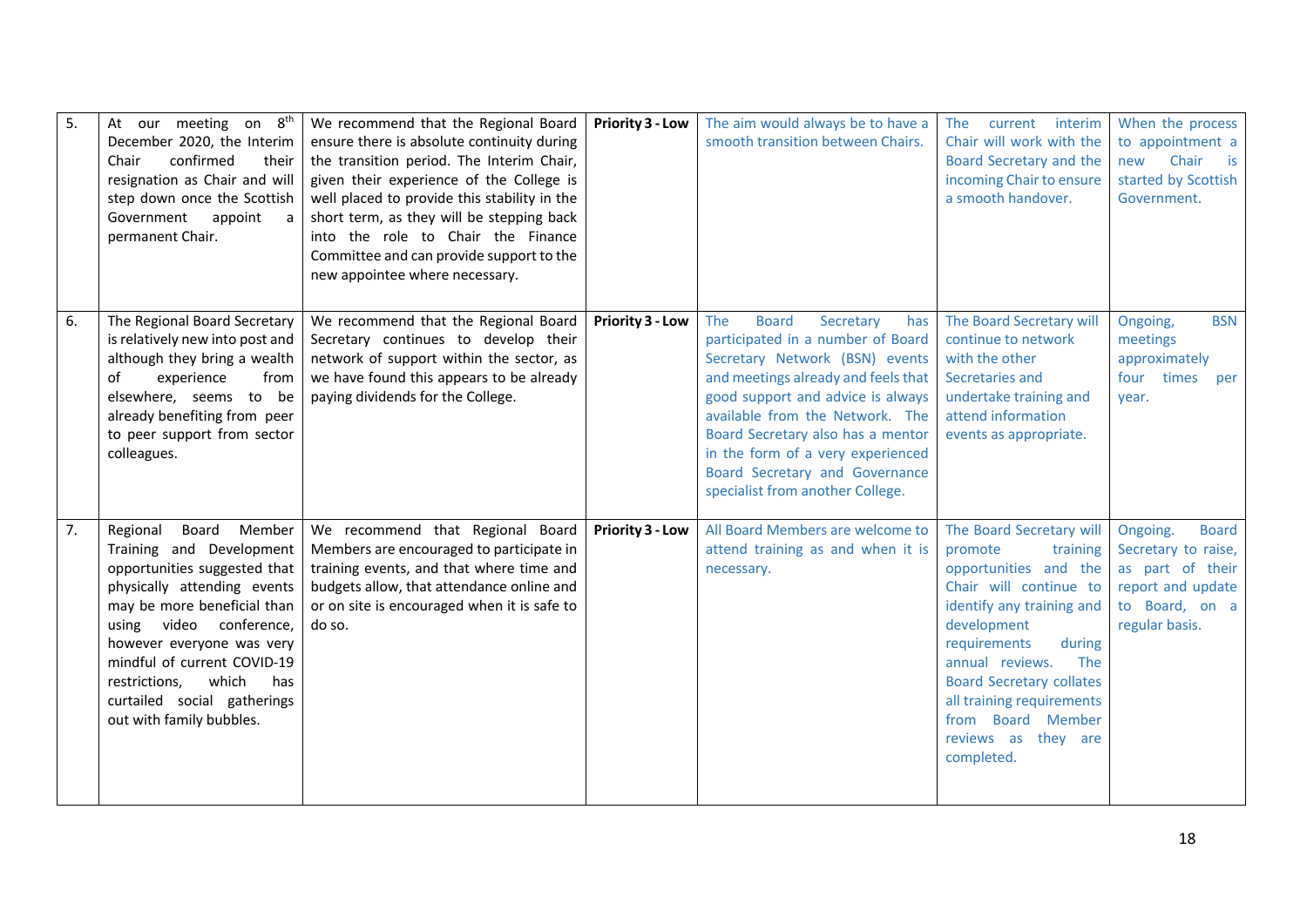|                                                                                                                                                          | We further recommend that the Board<br>training issues identified in the 2020/21<br>Board Enhancement Plans are taken<br>forward as soon as it practical to do so.                                                                                                                                                                                                                                                                                                                                                                             |                         | The Board Enhancement Plans<br>evolve, develop and<br>change<br>according to the College, Sector<br>individual<br>Member<br>and<br>requirements.                                                                                                                                                                                                                                                                                                                                                           | The Chair and Board<br>Secretary will continue<br>to progress the Plans.                                                                                                                                                                                                                                                        | the<br>Ongoing,<br>intention<br>is to<br>complete actions<br>within the relevant<br>AY and if there are<br>actions<br>carried<br>forward these will<br>be<br>clearly<br>identified. |
|----------------------------------------------------------------------------------------------------------------------------------------------------------|------------------------------------------------------------------------------------------------------------------------------------------------------------------------------------------------------------------------------------------------------------------------------------------------------------------------------------------------------------------------------------------------------------------------------------------------------------------------------------------------------------------------------------------------|-------------------------|------------------------------------------------------------------------------------------------------------------------------------------------------------------------------------------------------------------------------------------------------------------------------------------------------------------------------------------------------------------------------------------------------------------------------------------------------------------------------------------------------------|---------------------------------------------------------------------------------------------------------------------------------------------------------------------------------------------------------------------------------------------------------------------------------------------------------------------------------|-------------------------------------------------------------------------------------------------------------------------------------------------------------------------------------|
| 8.<br>The review of the Regional<br>Self<br>Evaluation<br>Board<br>indicated that the annual<br>Collective Evaluation took<br>place for session 2019/20. | We recommend that Collective self-<br>evaluation for 2020/21 take places at the<br>earliest opportunity. We recognise<br>matters are more problematic this session<br>due to COVID-19, however the College<br>seems to have a good virtual environment<br>in place to conduct its business. As they<br>are currently running smaller workshops<br>for other matters [Risk Management for<br>example] this approach could provide a<br>good model for considering Board<br>Effectiveness and contribution<br>each<br>member has to its mission. | <b>Priority 3 - Low</b> | The Board Self-Evaluation takes<br>place towards the end of summer<br>term each year to allow for<br>reflection over the preceding year<br>and for the majority of meetings to<br>have been held.<br>Part of ongoing plans for Board<br>Development, and resulting from<br>the Self-Evaluation, is that regular<br>strategic sessions will be held to<br>examine and discuss key areas for<br>the College such as a curriculum<br>area or changes in SFC strategy.<br>There will also be sessions with key | The Board Secretary will<br>issue the questionnaire<br>towards the end of May<br>and collate and analyse<br>responses for discussion<br>at Board.<br>The Board Secretary will<br>continue to work on a<br>plan for subjects to<br>discuss and stakeholders<br>to engage with in<br>conjunction with the<br>Chair and Principal. | May/June each AY<br>Ongoing.<br>Committee<br>and<br>meeting schedule<br>as well as planning<br>day and strategic<br>sessions<br>to be<br>timetabled before<br>the start of each     |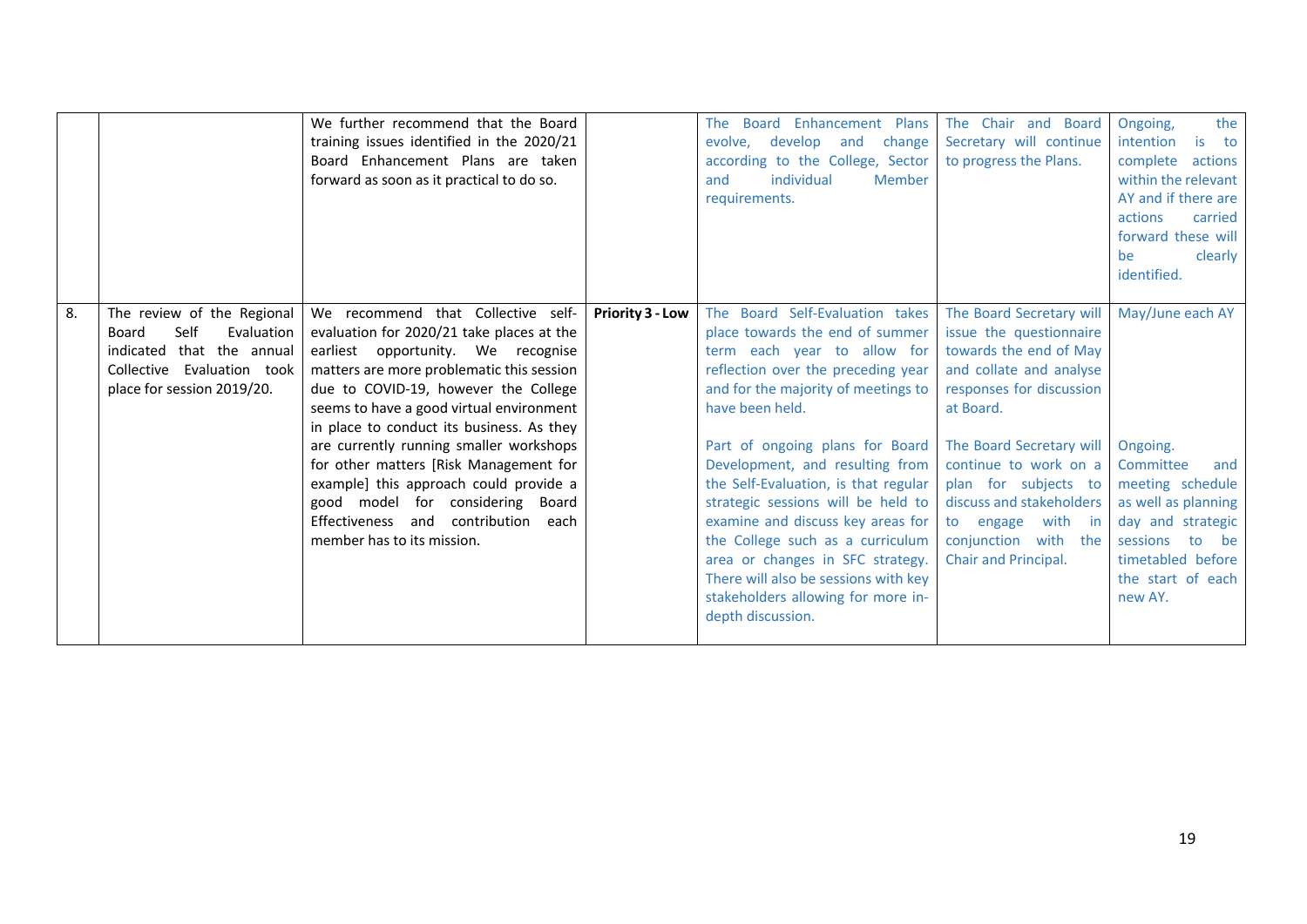## **Section 7 Annexes**

## **Annex i**

# **Regional Board Interviewee List**

| <b>Interviewee and Role</b>                | <b>Method</b> | Location     |
|--------------------------------------------|---------------|--------------|
| Elaine Acaster - Interim Chair             | $1 - 2 - 1$   | Zoom         |
| Angela Cox - Principal                     | $1 - 2 - 1$   | Zoom         |
| Ingrid Earp - Board Secretary              | $1 - 2 - 1$   | Zoom         |
| Paul Scrimger - Chair of Audit             | $1 - 2 - 1$   | Zoom         |
| Nuala Broderick - Chair of CQC             | $1 - 2 - 1$   | Zoom         |
| Virginia Grant - Senior Independent Member | $1 - 2 - 1$   | Zoom         |
| Jen Mackenzie - Support Staff Board Member | Group 1       | Zoom         |
| David Johnson - Board Member               | Group 1       | Zoom         |
| David Black - Teaching Staff Board Member  | $1 - 2 - 1$   | Zoom         |
| Jess McBeath - Board Member                | $1 - 2 - 1$   | Zoom         |
| Liz Parkes - Board Member                  | $1 - 2 - 1$   | Zoom         |
| Hazel Robertson- Vice Principal            | $1 - 2 - 1$   | <b>Teams</b> |
| Heather Anderson - Vice Principal          | $1 - 2 - 1$   | <b>Teams</b> |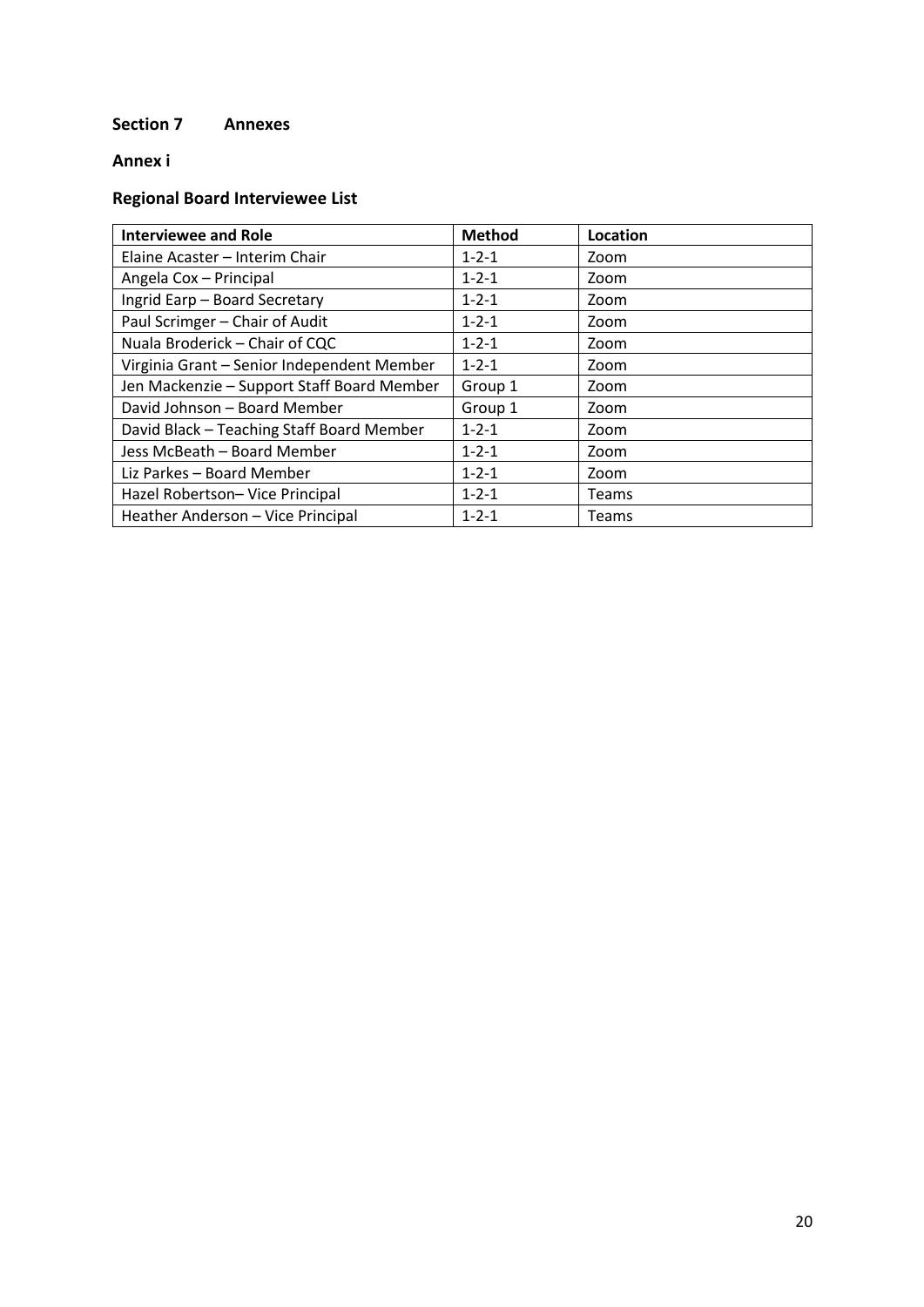BORDERS<br>COLLEGE **BOARD** 

**Annex ii**

# **Regional Board Agenda – 3rd December 2020**

# **REGIONAL BOARD OF MANAGEMENT Wednesday 3rd December 2020 Via Microsoft Teams**

#### **REGIONAL BOARD MEETING**

There will be a meeting of the Borders College Regional Board on Thursday 3 December 2020 at 5.30pm via Teams

#### **AGENDA**

|        |                                                                       | Paper |
|--------|-----------------------------------------------------------------------|-------|
| 94/20  | <b>Chair's Opening Remarks</b>                                        |       |
| 95/20  | Apologies for Absence                                                 |       |
| 96/20  | Minutes of Extraordinary Board Meeting held on 22 October 2020        | A     |
| 97/20  | Matters Arising                                                       |       |
| 98/20  | Declaration of any Conflicts of Interest/Register of Interests Update |       |
| 99/20  | Introduction to EER (Ben McLeish)                                     |       |
|        | <b>SECTION "A" - ITEMS FOR APPROVAL</b>                               |       |
| 100/20 | Annual Report and Financial Statements 2019-2020 (H Robertson)        | B     |
| 101/20 | Letter of Representation (H Robertson)                                | C     |
| 102/20 | Regional Outcome Agreement Update (A Cox)                             |       |
| 103/20 | Digital Transformation Programme - Next Steps (H Robertson)           | D     |
| 104/20 | Committee Terms of Reference - Chair's Committee (I Earp)             | E.    |
| 105/20 | Supporting Strategies for Strategic Ambition 2020-2025:               |       |
|        | Sustainability Strategy (A Cox)<br>$\overline{a}$                     | F     |
|        | Asset Management Strategy (H Robertson)<br>$\overline{\phantom{0}}$   | G     |
|        | Workforce Strategy (A Cox)                                            | H     |
| 106/20 | Borders College Student Partnership Agreement 2020-2021 (A Letham)    | L     |
|        | <b>SECTION "B" – ITEMS FOR DISCUSSION</b>                             |       |
| 107/20 | Principal's Report (A Cox)                                            | J     |
| 108/20 | Chair and Board Development (V Grant)                                 |       |
| 109/20 | COVID-19 Update (H Robertson)                                         |       |
| 110/20 | Strategic Risk Register (H Robertson)                                 | Κ     |
|        | <b>SECTION "C" - ITEMS FOR INFORMATION</b>                            |       |
| 111/20 | Board Secretary's Update (I Earp)                                     | L     |
| 112/20 | Health & Safety Annual Report (K Fitzgerald)                          | м     |
| 113/20 | <b>BCSA Update (A Letham)</b>                                         | N     |
| 114/20 | Reports from Committee Chairs, including annual reports               |       |
|        | Finance & General Purposes Committee (E Acaster)                      |       |
|        |                                                                       | O     |
|        | Audit Committee (P Scrimger)                                          | P     |
|        | Curriculum & Quality Committee (N Broderick)                          | Q     |
|        |                                                                       |       |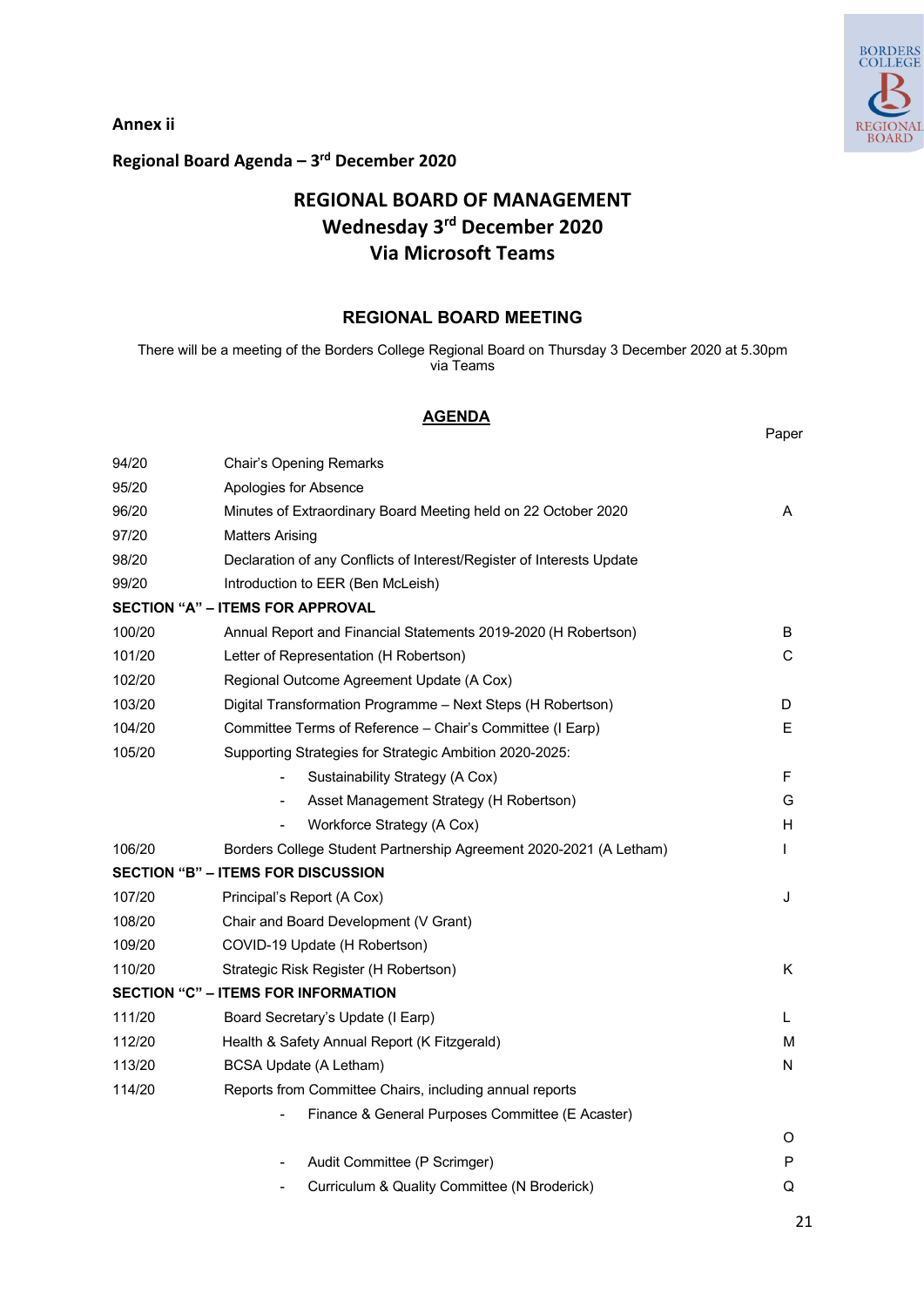- Chair's Committee (E Acaster) R

#### 115/20 Standing Items

- Health & Safety
- Equality & Diversity
- Environmental & Sustainability
- 116/20 Agenda Items for Next Meeting
- 117/20 Board Papers for Publication
- 118/20 Any Other Business
- 119/20 Date of Next Meeting 4 March 2021